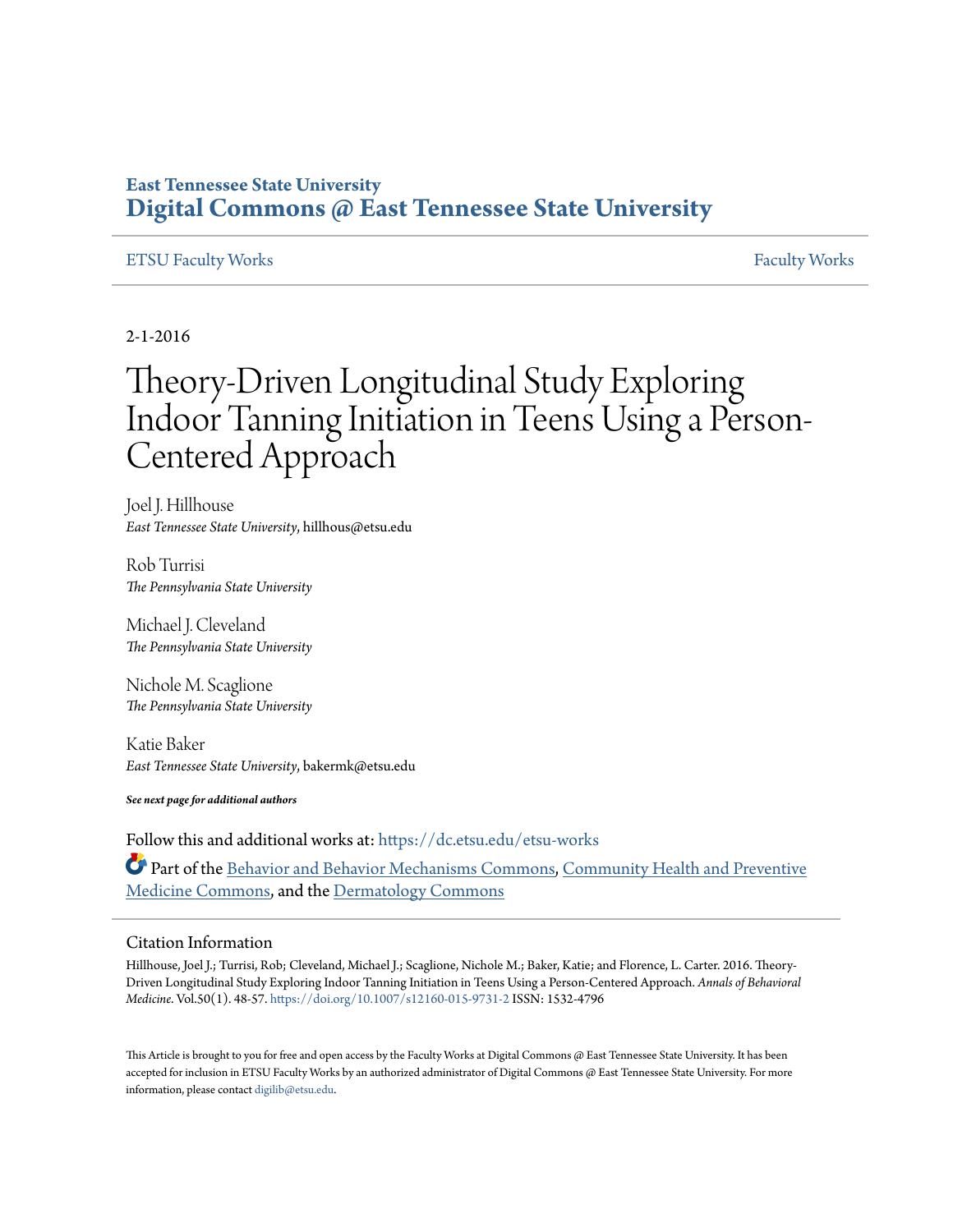## Theory-Driven Longitudinal Study Exploring Indoor Tanning Initiation in Teens Using a Person-Centered Approach

## **Copyright Statement**

This document is an author manuscript from [PMC.](https://www.ncbi.nlm.nih.gov/pmc/articles/PMC4744106/) The final publication is available at Springer via <https://doi.org/10.1007/s12160-015-9731-2>

## **Creator(s)**

Joel J. Hillhouse, Rob Turrisi, Michael J. Cleveland, Nichole M. Scaglione, Katie Baker, and L. Carter Florence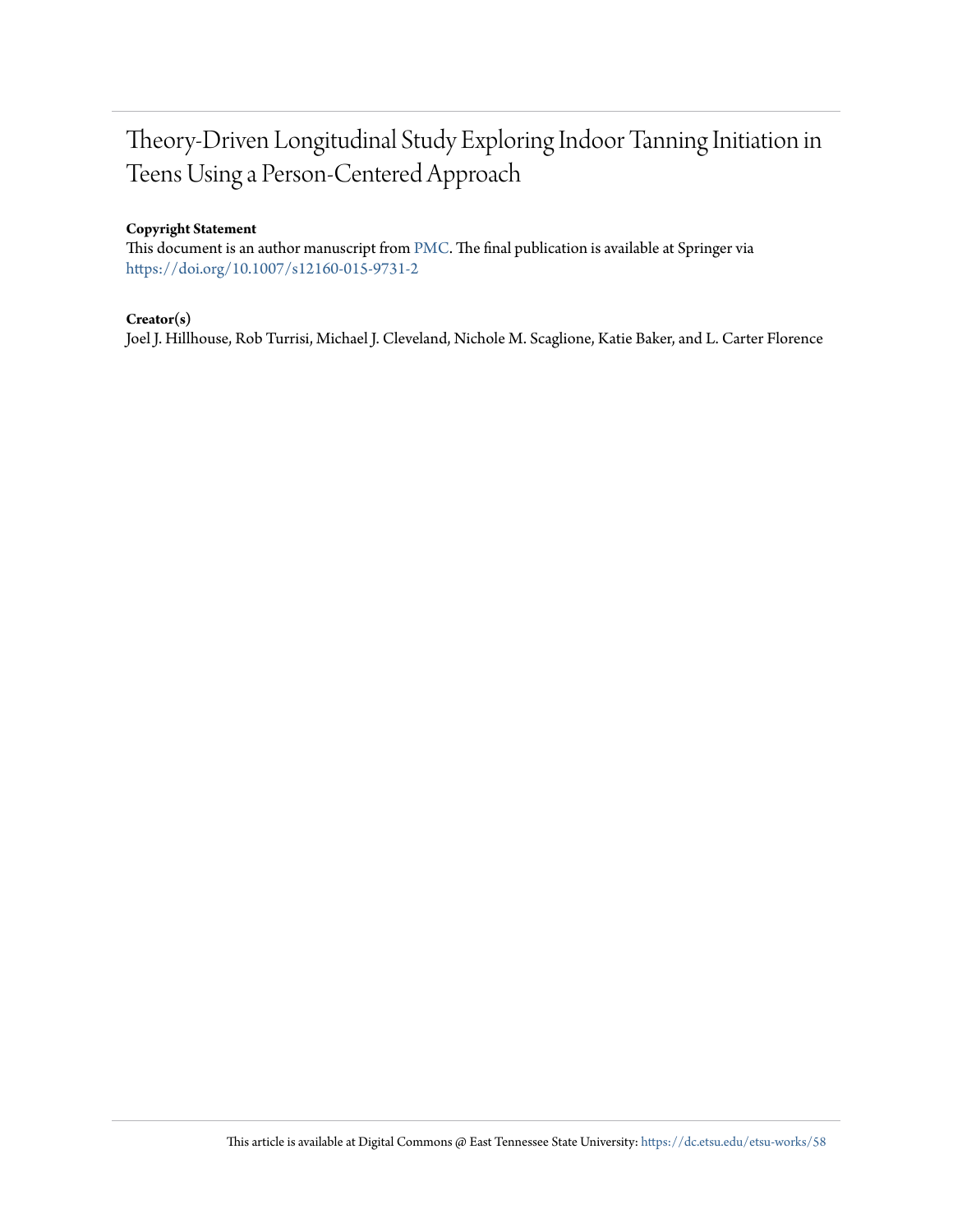

# **HHS Public Access**

*Ann Behav Med*. Author manuscript; available in PMC 2017 February 01.

Published in final edited form as:

Author manuscript

*Ann Behav Med*. 2016 February ; 50(1): 48–57. doi:10.1007/s12160-015-9731-2.

## **Theory-Driven Longitudinal Study Exploring Indoor Tanning Initiation in Teens Using a Person-Centered Approach**

**Joel Hillhouse, PhD**, East Tennessee State University

**Rob Turrisi, PhD**, Pennsylvania State University

**Michael J. Cleveland, PhD**, Pennsylvania State University

**Nichole M. Scaglione, PhD**, Pennsylvania State University

**Katie Baker, DrPH**, and East Tennessee State University

**L. Carter Florence, MPH** East Tennessee State University

## **Abstract**

**Background—**Younger indoor tanning initiation leads to greater melanoma risk due to more frequent and persistent behavior. Despite this, there are no published studies exploring the predictors of indoor tanning initiation in teen populations.

**Purpose—**This longitudinal study uses latent profile analysis to examine indoor tanning initiation in indoor tanning risk subgroups from a national sample of female adolescents.

**Methods—**Latent profile analysis used indoor tanning beliefs and perceptions to identify indoor tanning initiation risk subgroups. The teens in each subgroup were reassessed on indoor tanning initiation after a year.

**Results—**Three subgroups were identified: a low-risk, Anti-Tanning subgroup (18.6%) characterized by low scores on positive indoor tanning belief scales and high scores on beliefs about indoor tanning dangers; a moderate-risk Aware Social Tanner subgroup (47.2%) characterized by high scores on positive indoor tanning belief scales but also high scores on

**Compliance with Ethical Standards**

Corresponding Author: J. J. Hillhouse, Department of Community & Behavioral Health, College of Public Health, East Tennessee State University, 104 Lamb Hall | Box 70623, Johnson City, TN 37614, USA, hillhous@etsu.edu.

**Conflict of Interest:** The Authors, Joel Hillhouse, Rob Turrisi, Michael J. Cleveland, Nichole M. Scaglione, Katie Baker, and L. Carter Florence, declare that they have no conflict of interest.

**Ethical Approval:** All procedures performed in studies involving human participants were in accordance with the ethical standards of the institutional and/or national research committee and with the 1964 Helsinki declaration and its later amendments or comparable ethical standards.

**Informed Consent:** Informed consent was obtained from all individual participants included in the study.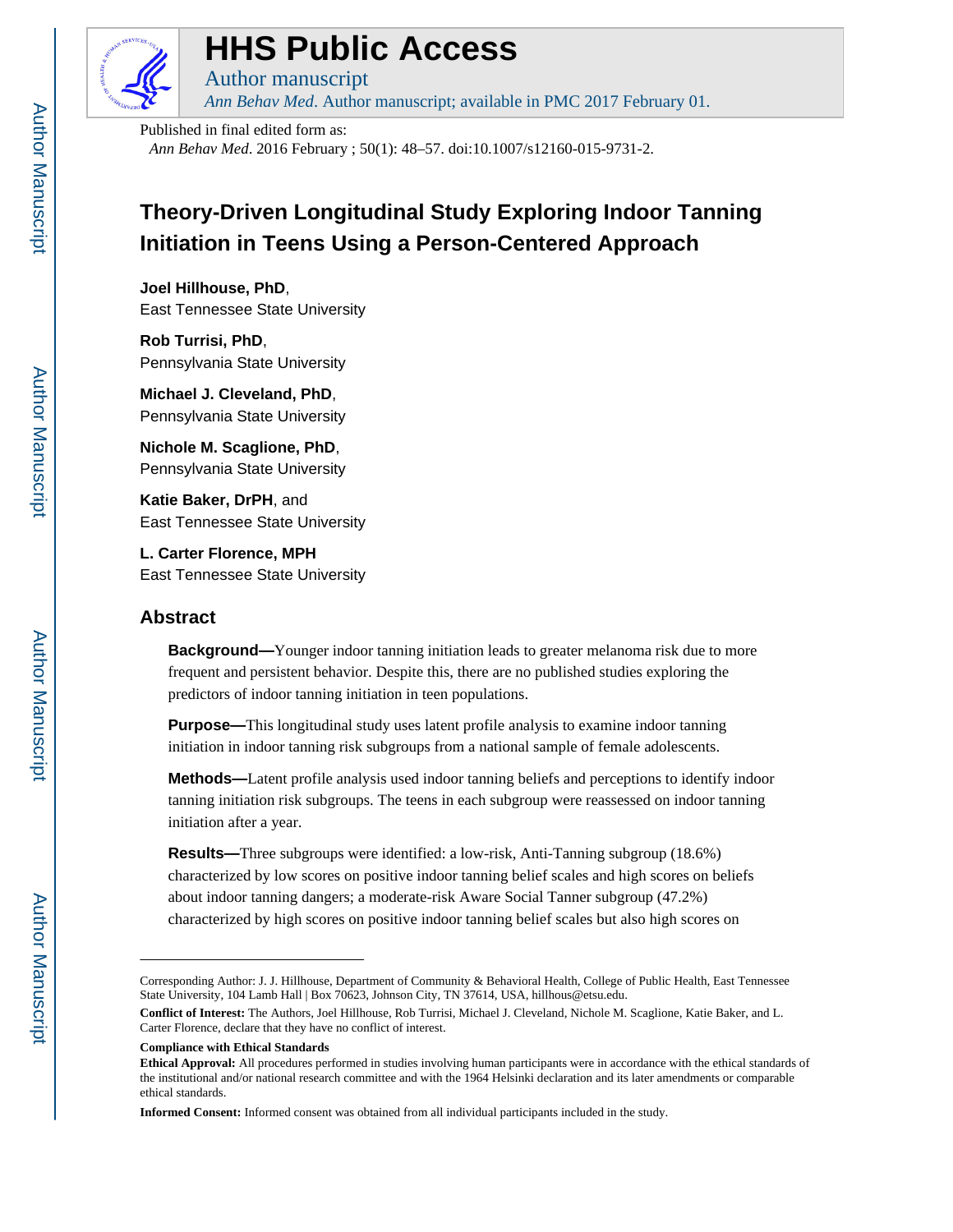beliefs about indoor tanning dangers; and a high-risk Risky Relaxation Tanner subgroup (34.2%) characterized by high scores on positive indoor tanning belief scales and low scores on beliefs about indoor tanning dangers. Teens in the Aware Social Tanner and Risky Relaxation Tanner subgroups were significantly more likely to initiate indoor tanning in the following year.

**Conclusions—**These findings highlight the need to identify teens at risk for indoor tanning initiation and develop tailored interventions that will move them to the lowest risk subgroup. Subgroup correlates suggest parent and peer-based interventions may be successful.

#### **Keywords**

Melanoma Risk; Indoor Tanning; Adolescents; Longitudinal Study; Person-Centered Approach; National Sample

> Skin cancer is an important public health problem with 5 million U.S. cases treated yearly (1). Of these, approximately 75,000 will be identified as melanoma resulting in nearly 12,000 deaths (2). The total annual treatment costs associated with all skin cancers exceeds \$8 billion annually (1). The major risk factors for skin cancer, including melanoma, are unprotected ultraviolet radiation exposure from the sun and artificial sources (3). One artificial source, indoor tanning, has come under increasing scrutiny due to its association with increases in melanoma (4). Research suggests that ten or more lifetime indoor tanning sessions increases melanoma risk 2 to 4 fold for adults under forty years old (5, 6). Estimates across North America, Western Europe, and Australia indicate there are more cases of skin cancer attributable to indoor tanning use than lung cancer caused by cigarette smoking (7). Due to this evidence, indoor tanning has been classified as a Type I carcinogen, the same as cigarettes, arsenic and mustard gas, by the International Agency for Research on Cancer (8).

The evidence indicates that younger indoor tanning initiation leads to more frequent and persistent use (9) and greater melanoma risk (6). This is highly concerning because studies indicate that nearly 33% of non-Hispanic white high school females in the U.S. report indoor tanning use, 20% reporting frequent exposure, and these numbers increase to 50% and 25% respectively for female university students (7, 10). Despite the high prevalence rates among young women, we could find no systematic theory-driven longitudinal studies exploring factors underlying indoor tanning initiation in teen populations. This study was designed to fill the gap in the literature.

Factors associated with indoor tanning behavior have generally been explored by examining the relationship between predictor variables (e.g., beliefs) and behavioral variables (e.g., indoor tanning behaviors). In methodological terms, these analyses are considered to be "variable centered" because they examine the relationships between variables. An alternative approach that has been gaining interest in prevention science is to identify distinct subgroups within the population based on patterns of individuals' behaviors, attitudes, beliefs and other relevant variables. These analyses are considered to be "personcentered" because they examine how different characteristics cluster together within a person, resulting in either increased or decreased risk. A person-centered approach is able to identify subgroups that vary in risk and also identify which specific variables to use to tailor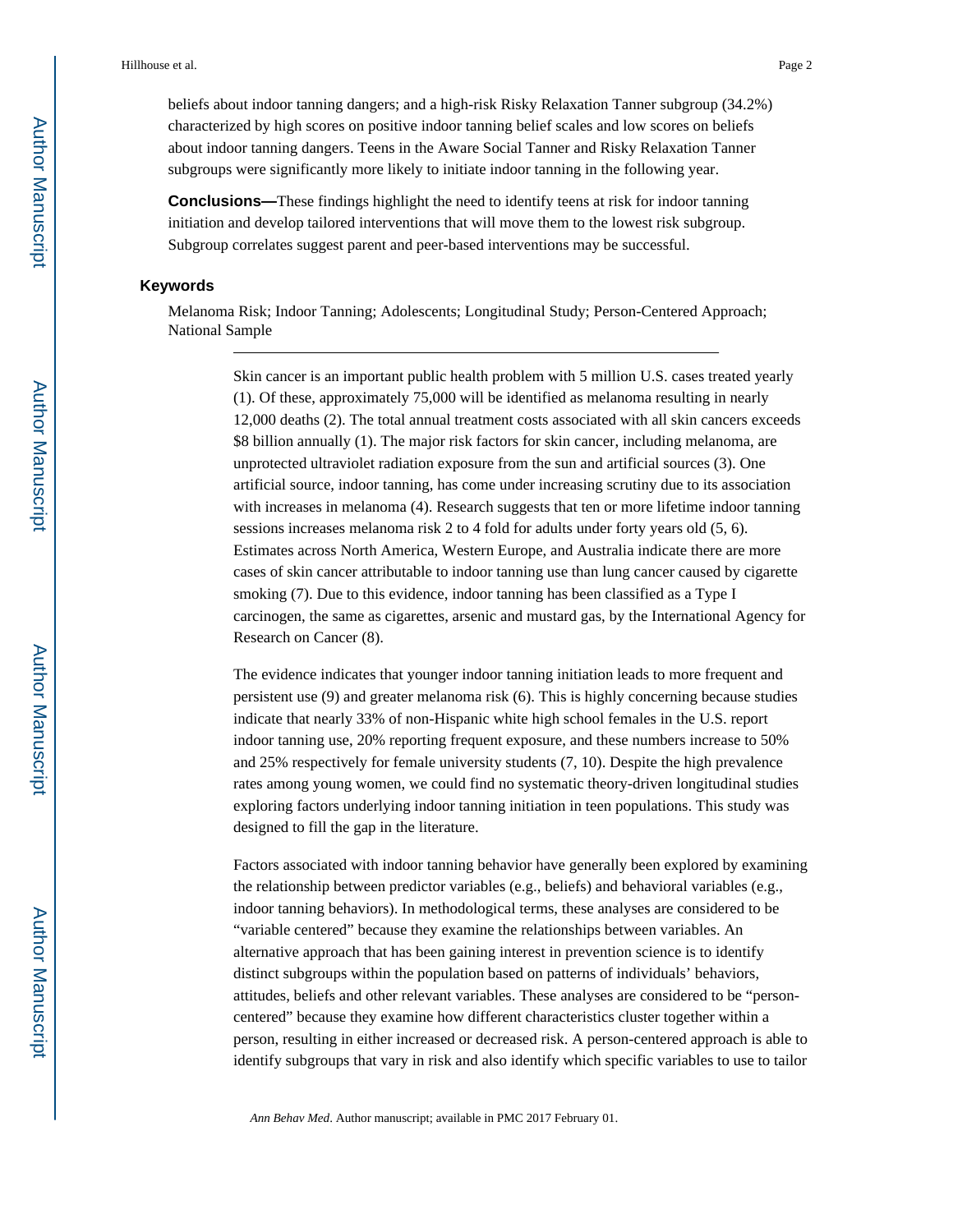interventions with these groups in order to: 1) keep individuals from transitioning from low risk to high risk subgroups prior to critically sensitive periods of change, and 2) move individuals from high risk to low risk subgroups once the high risk behaviors have been initiated. In our laboratories, Abar, et al. (11) and Stapleton, et al. (12) have successfully employed person-centered approaches to identify distinct subgroups among adult indoor tanners that were involved in a randomized controlled trial intervention. In other work, our laboratory has combined person-centered approaches and intervention efforts directed toward similar youthful populations and observed reductions in high risk drinking and alcohol-related consequences (13–16). Such methods have not yet been applied to adolescent indoor tanning use, but the implications of these approaches in this behavioral domain seem promising.

The current study recruited a national sample of female adolescents who had not previously reported indoor tanning at baseline and followed them for a year to identify which ones initiated indoor tanning. The teens were part of the sampling frame for a larger study testing the efficacy of an randomized controlled trial indoor tanning prevention intervention in a national sample of teens. We utilized a person-centered approach to identify initiation risk subgroups using tanning-related beliefs that predicted indoor tanning use in earlier studies (17–20). These indoor tanning beliefs include how attractive the teen believes they would be with a tan, their perception of their friends and peers views on indoor tanning (i.e., how popular indoor tanning is, and how much their friends and peers would approve of them indoor tanning), how relaxing they believe a tanning session would be and beliefs about the health and appearance damaging effects of regular indoor tanning use. To examine the validity of the subgroups, we then compared the identified risk subgroups on demographic and other baseline characteristics known to correlate with indoor tanning use (21, 22). These included age, skin type, maternal variables (i.e., maternal tanning, maternal indoor tanning permissiveness and maternal monitoring of teen behavior), perceived percent of friends and peers who indoor tan and indoor tanning intentions.

Reviews of the indoor tanning literature reveal that the primary motivators for indoor tanning are to enhance appearance, fulfill social needs and achieve stress-relief and relaxation (23–26). Primary barriers to indoor tanning include concern about possible damage to health and appearance. The belief that tanning enhances appearance is an important difference between young women oriented toward indoor tanning compared with those who are not. In addition, young women not oriented toward indoor tanning are more likely to perceive the health and appearance harm barriers. Based on this previous research, we hypothesize five subgroups of teens who have not yet initiated indoor tanning. The first subgroup will be composed of teens who do not perceive the appearance benefits of tanning but do perceive the dangers of indoor tanning. We call this group anti-tanners. Amongst the teens interested in indoor tanning, all of which we expect to perceive the appearance benefits of tanning, we anticipate four more subgroups. Some will be primarily motivated by social factors (i.e., they perceive tanning as popular and important in their peers). One group of these social tanners will be aware of and accept the health and appearance dangers of indoor tanning. We call these aware social tanners. Other social tanners will either be unaware of or will minimize indoor tanning dangers. We call these risky social tanners. Another group of teens oriented toward indoor tanning will be motivated by the mood enhancing and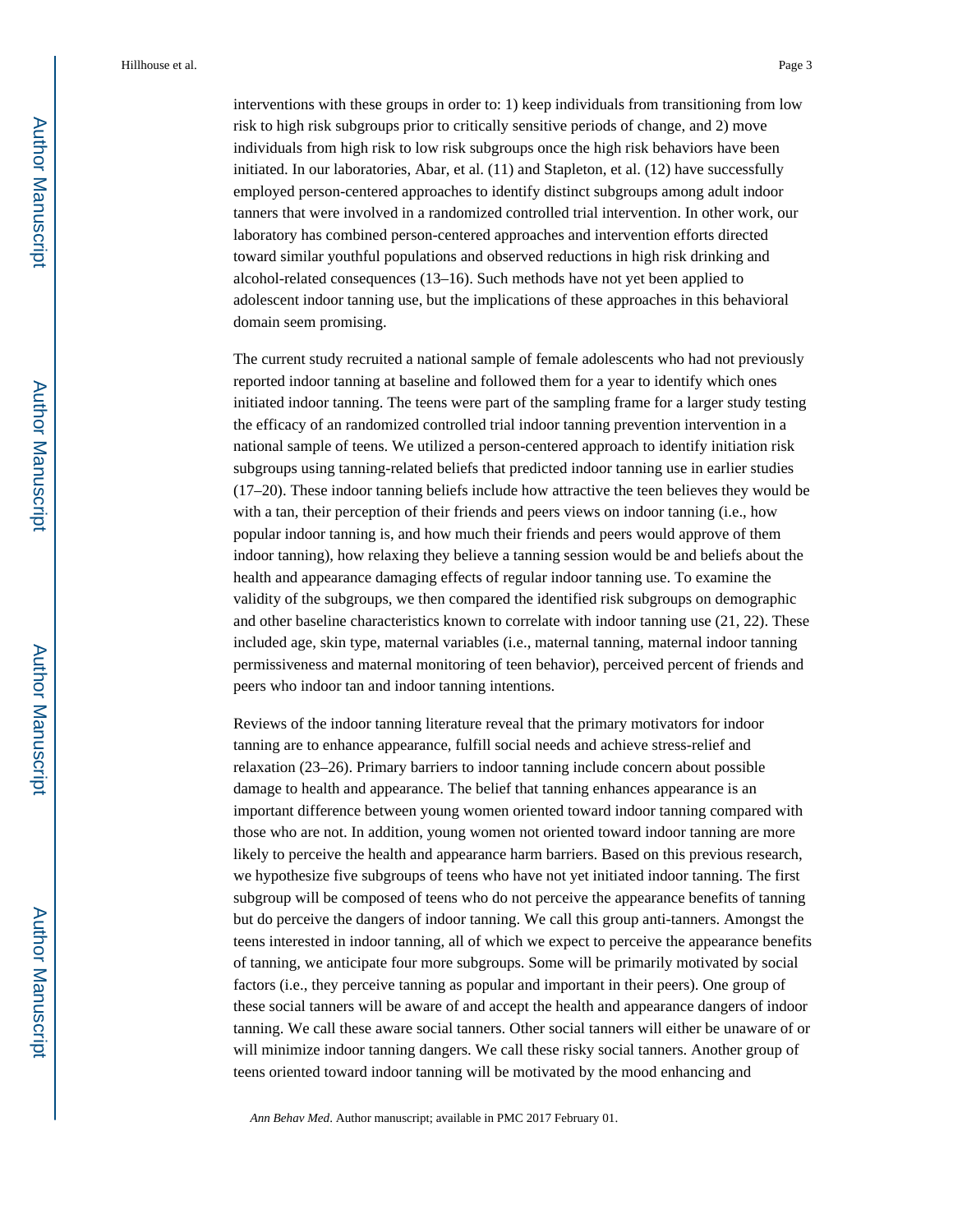relaxation aspects of tanning. This orientation may come from their previous experiences with outdoor tanning. Again, some will be aware of and accept the potential dangers, named aware relaxation tanners. Others in this group will be unaware of or minimize the potential harms. We call these risky relaxation tanners.

We expect these subgroups to differ in risk of indoor tanning initiation and also in the specific primary prevention approaches that will be most efficacious with them. The antitanning subgroup will have a very low risk of indoor tanning initiation in the near future. However, given developmental and other changes common in adolescents, their orientations and beliefs could readily change increasing vulnerability. Social tanners are expected to be part of a social context of tanning that increases their risk for indoor tanning initiation. Those who are unaware of or minimize the dangers (i.e., risky) will be at greater risk than aware social tanners. The relaxation tanners have an even greater increased risk of indoor tanning initiation due to their orientation toward tanning effects on mood and physiology. Again, the risky relaxation tanners exhibiting a higher risk than the aware relaxation tanners.

## **Methods**

#### **Recruitment and Sample**

This study was conducted between May 2011 (baseline assessment) and May 2012 (followup assessment) and was approved by the appropriate Institutional Review Board. All study participants and their parents/guardians completed informed assent/consent documents before completing study materials. The participants were 414 adolescent females ( $M_{q\alpha\beta}$  = 14.91,  $SD = 1.73$  years) recruited out of a larger study that was testing the efficacy of an indoor tanning intervention. The majority of teens enrolled in the study were White (89.0%), lived in a metropolitan area (86.2%), lived in a household where the caregiver was married (80.7%), the caregiver had a college education (46.7%), and the annual household income was greater than or equal to  $$50,000$  (65.8%). Skin type was distributed as follows: I = 15.0%, II = 24.4%, III = 32.6%, IV = 15.7%, V/VI = 12.3%.

Respondents were recruited from a GfK Knowledge Networks KnowledgePanel®, an online panel based on a representative random sample of the US population (27). To be eligible for this study, participants had to be females between the ages of 12 and 18 years who were not enrolled in the intervention study and had not yet initiated indoor tanning at the time of the initial assessment. Parental consent was obtained before enrolling teen participants. Participants received \$25 for completing the first assessment and \$30 for the follow-up assessment.

#### **Procedures**

Of the 1,041 teens offered enrollment to the larger study, 778 female teens agreed to participate (74.7% participation rate). Of these 778 teens, 143 (18.4%) reported previous indoor tanning use at baseline and were enrolled in the intervention study. Another 164 of the teens who had not yet initiated indoor tanning were also enrolled in the intervention to examine its effects on indoor tanning initiation. Of the 471 teens who completed the baseline survey who were not enrolled in the intervention study, 414 teens (87.9%) agreed to be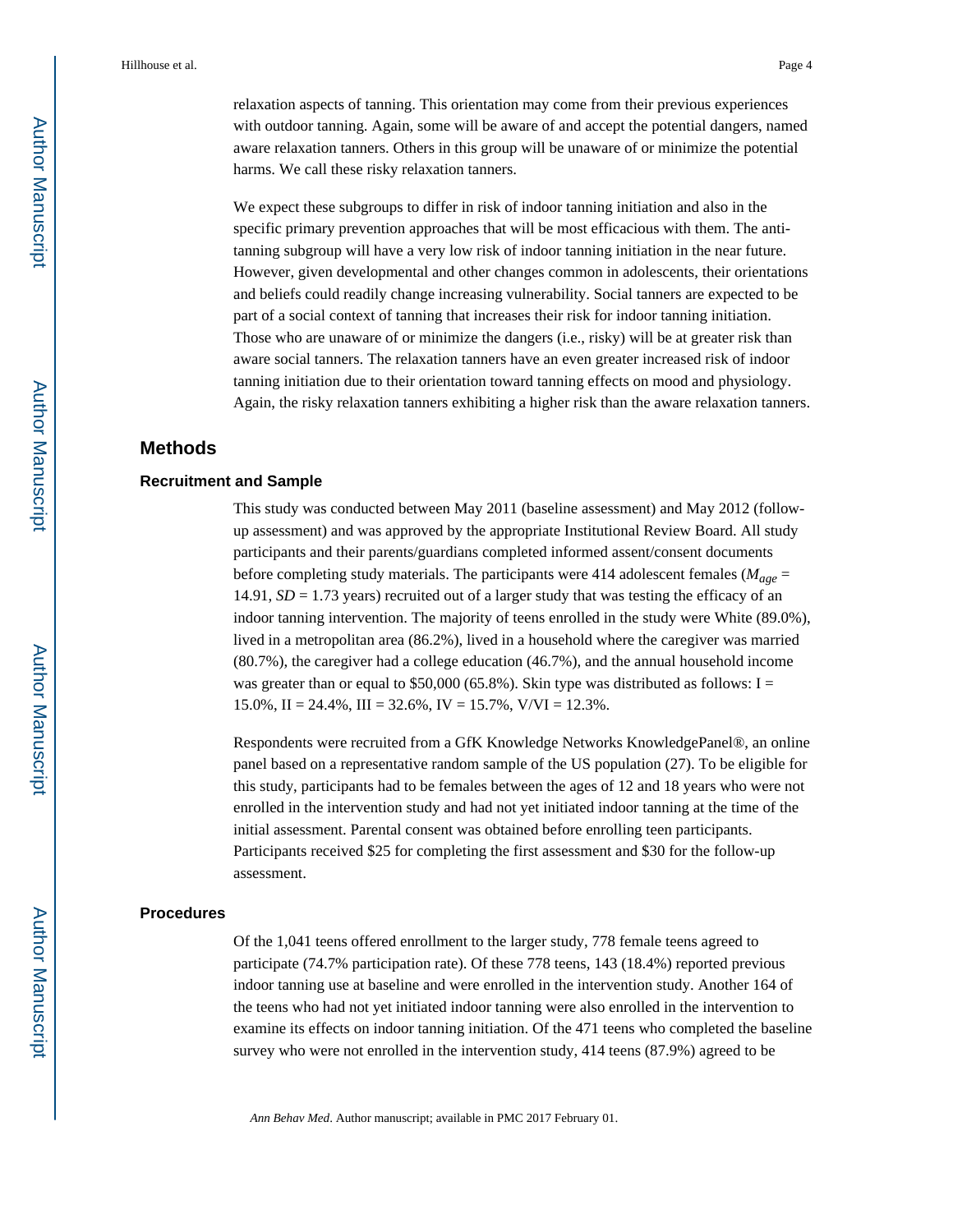followed for this longitudinal study. Fifty-four teens who completed the baseline measures did not complete the 1-year follow-up assessment, leaving 360 teens with complete data (87.0% retention rate). Attrition analyses were conducted to compare the non-completers to participants who completed the follow-up assessment. Chi-square analyses and t-tests were used to examine differences between these groups on baseline measures of items assessing their age, skin type, indoor tanning tendencies, indoor tanning attitudes and beliefs, peer and media indoor tanning social norms, maternal permissiveness toward indoor tanning and maternal monitoring of the teen's behavior. These analyses indicated that the two groups differed significantly on two demographic characteristics: 1) non-completers were more likely to be non-White (38.89%), compared to those who completed the follow-up assessment (6.94%;  $\chi^2$  [*df* = 1] = 45.52, *p* < 0.001); and 2) non-completers reported higher mean values of the skin type measure ( $M = 3.46$ ,  $SD = 1.33$ ), compared to those who completed the follow-up assessment ( $M = 2.77$ ,  $SD = 1.17$ ;  $t = 3.98$ ,  $df = 412$ ,  $p < 0.001$ ). Both these differences reflect teens who are at decreased risk of initiating indoor tanning in the future due to low rates of indoor tanning in these groups. One year later, participants were resurveyed for their indoor tanning use in the previous 12 months, thus assessing whether or not they had initiated indoor tanning during this time period.

#### **Measures**

**Indoor Tanning Initiation (21)—**Indoor tanning initiation was assessed by asking participants whether or not they had ever used a tanning bed or booth, not including sprayon tanning booths, at baseline and then again one year later. Participants responding 'no' to this item at baseline were classified as non-tanners and recruited for this study for follow-up. Participants responding 'yes' to this item at baseline were ineligible for this study. Enrolled participants who then indicated 'yes' to this item at follow-up were considered to have initiated indoor tanning during the study period.

#### **Latent Profile Analyses Indicators: Indoor Tanning Beliefs**

**Peer Indoor Tanning Approval Belief Scale (21)—This was assessed using three** items in which participants were asked to indicate the extent to which they agreed with statements indicating whether peers approved of indoor tanning (e.g., "*My closest friends approve of me indoor tanning"*) Response options ranged from *Strongly Disagree* (1) to *Strongly Agree* (5). These three items were summed to create an overall index of peer approval beliefs ( $a = 0.86$ ).

**Peer Tanning Popularity Belief Scale (21)—This construct was assessed using five** items (e.g., *"Tanning seems popular in girls my age"*). Again, response options ranged from *Strongly Disagree* (1) to *Strongly Agree* (5), and items were summed to create an overall index of popularity beliefs ( $\alpha = 0.90$ ).

**Tanning attractiveness Belief Scale (21)—**To assess tanning attractiveness beliefs, participants were instructed to "Imagine that you indoor tan regularly," then they were asked the extent to which they agreed with three statements on how attractive they would look with a tan (e.g., *"I look more attractive when I have a nice tan*"). Responses were scored on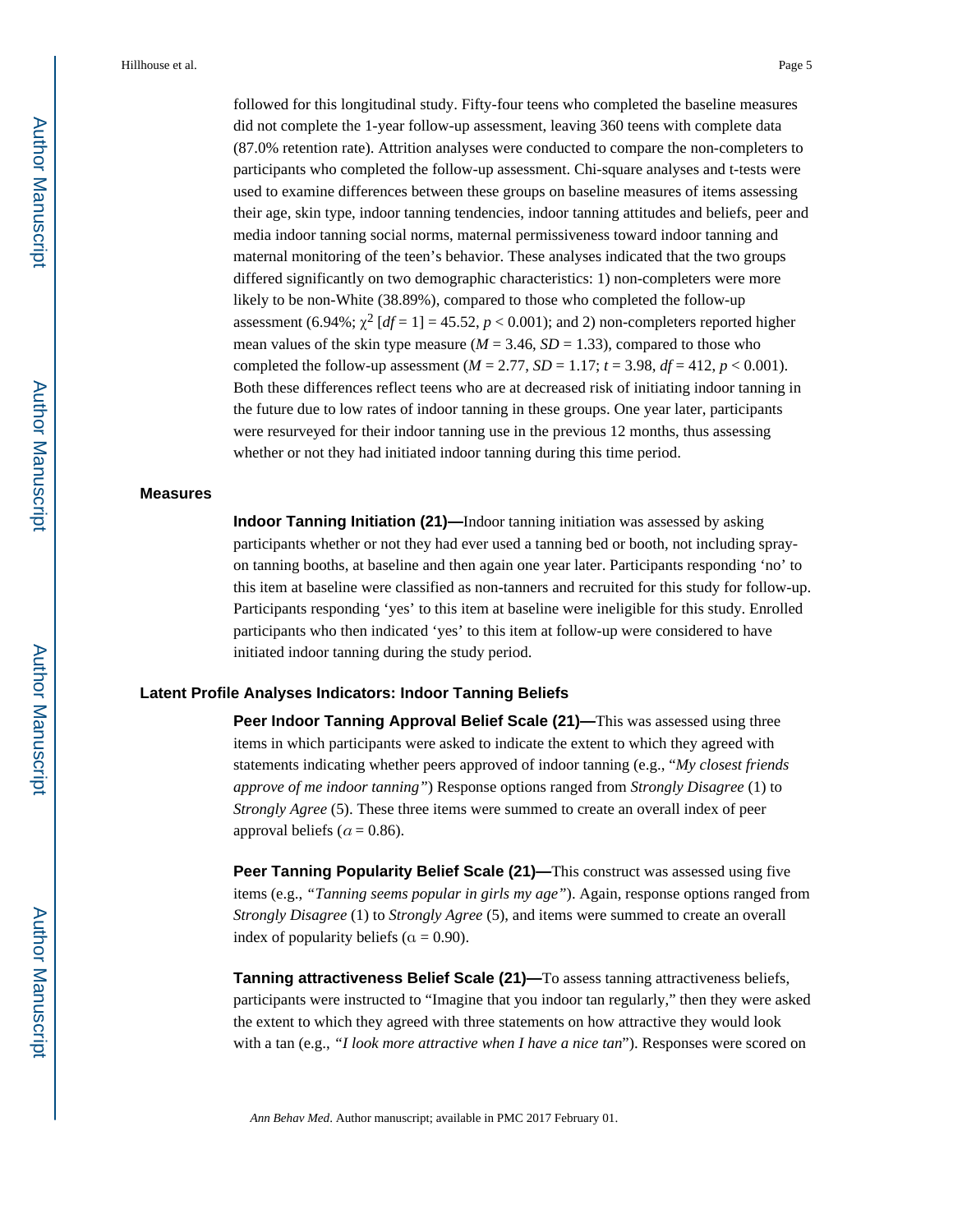a 5-point scale, ranging from *Strongly Disagree* (1) to *Strongly Agree* (5)*,* and items were summed to create a composite score of tan attractiveness beliefs ( $a = 0.90$ ).

**Indoor Tanning Relaxation Scale (21)—**This scale used four items to assess beliefs about the perception that indoor tanning would enhance mood and be relaxing ( $a = 0.93$ ), using the same 5-point Likert-type scale as those above (e.g., *"Indoor tanning is a stressfree way to relax"*).

**Indoor Tanning Damage Beliefs Scale (21)—**This scale consisted of six items, three of which assessed beliefs about the cancer effects of regular indoor tanning use, and three of which assessed beliefs about the appearance effects of regular indoor tanning use (e.g., *"I will increase my risk for skin cancer"; "My appearance will be damaged"*). Participants were asked to imagine that they indoor tan regularly before responding to each item. All six items were summed to created a single index related to indoor tanning *damage beliefs* (α = 0.94).

#### **Baseline Associations of Subgroup Membership Measures**

**Friends indoor tanning use descriptive norms (21)—**Friend descriptive indoor tanning norms were assessed by asking participants what percentage of their friends already indoor tan. Response options ranged from 0 to  $100 (M = 8.52, SD = 17.76)$ .

**Maternal indoor tanning descriptive norms (28)—Maternal descriptive norms were** assessed using a single item asking participants to indicate whether their mothers were nontanners, light tanners, or heavy tanners. For the current analyses, responses were dichotomized to represent any mother tanning vs. none.

**Maternal indoor tanning permissiveness (28)—**Maternal tanning permissiveness included a scale of four items ( $a = 0.87$ ) that asked participants whether their mother/ guardian 1) would allow them to indoor tan; 2) thinks it's OK for them to indoor tan; 3) would pay for them to indoor tan; and 4) would take them to indoor tan. Response options ranged from *Strongly Disagree* (1) to *Strongly Agree* (5).

**Maternal monitoring of teen behavior (28)—**Perceived maternal monitoring of the teen's behavior was adapted from previous research from our laboratories looking at parental influence on alcohol use. Indoor tanning was divided into two subscales: one that assessed how much one's mother *tries* to know about her daughter's daytime, nighttime, and free time behaviors ( $a = 0.85$ ); and one that assessed how much one's mother *actually* knows about her daytime, nighttime and free time behaviors ( $a = 0.81$ ).

**Behavioral intentions (21)—**On a 7-point scale, ranging from *Definitely do not intend*  (1) to *Definitely intend* (7), participants indicated whether they intended to do each of the following behaviors in the future: 1) indoor tan; 2) indoor tan in the next year; 3) indoor tan next Spring (January to May). Items were summed to create a composite score of indoor tanning intentions ( $a = 0.94$ ).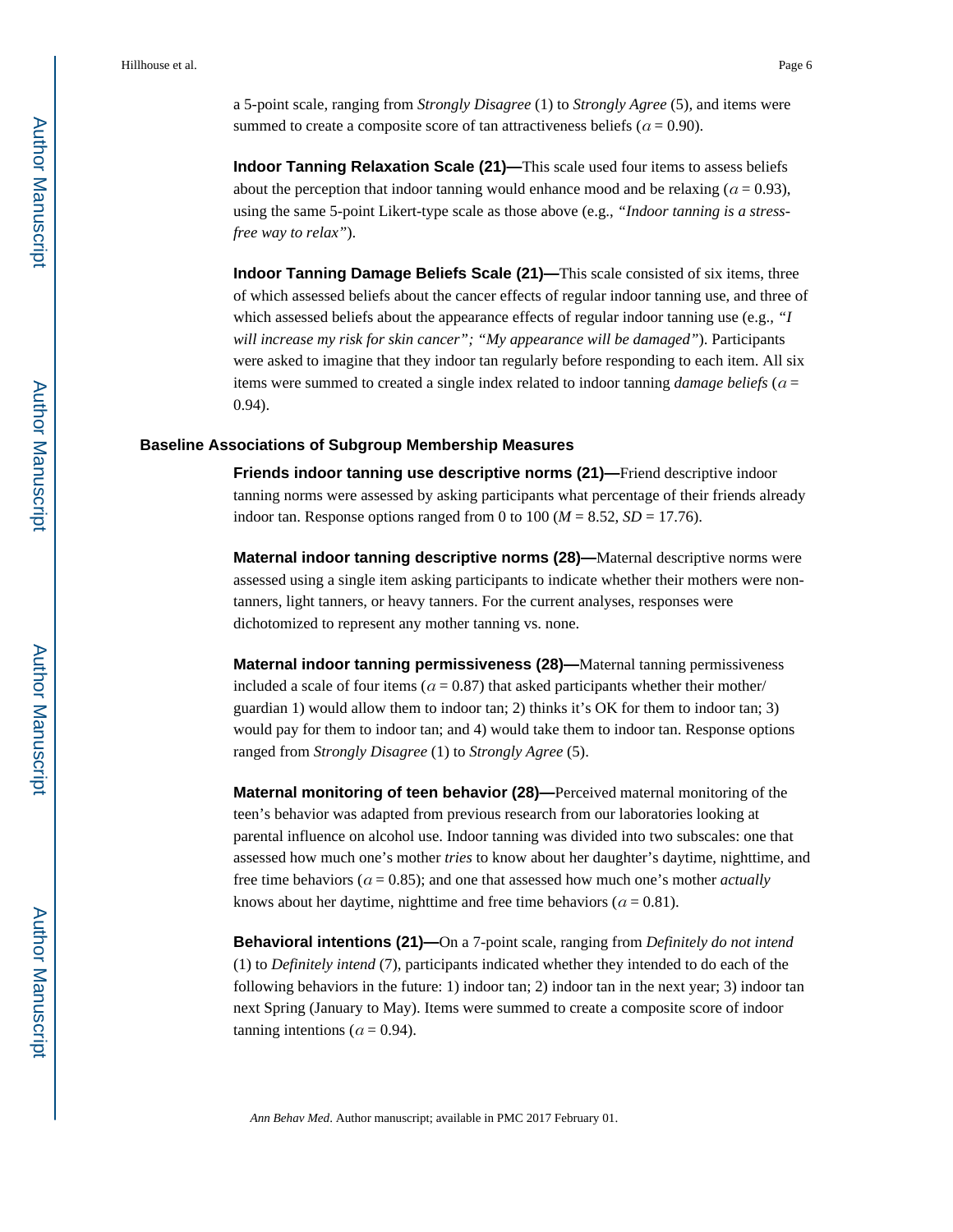The baseline assessment also included a number of demographic characteristics of the teen participants including age, skin type, ethnicity, marital status, education and income level of caregiver, and whether their place of residence was located in a metropolitan or nonmetropolitan area.

#### **Statistical Analyses**

The analyses were conducted in three steps. In the first step, latent profile analysis was conducted following the procedures outlined by Lanza and colleagues (29). Latent profile analysis is a person-centered statistical approach that identifies unique subgroups of individuals similar to each other with respect to measured indicators, and estimates the probability that any individual falls into a particular subgroup. Latent profile analysis was used here to identify subgroups of adolescent girls based on their similar patterns of indoor tanning beliefs. To facilitate interpretation of the model, all indicator variables were standardized prior to entry. First, a restricted one-subgroup solution was fit to the data. Additional subgroups were then added iteratively until the best-fitting solution was determined according to the extent the given model converged and there was practical interpretability (30, 31). All latent profile analyses were conducted using MPlus Version 6.1. (32) We used the Akaike Information Criteria (AIC) (33), Bayesian Information Criteria (BIC) (34), and adjusted BIC (aBIC) fit indices to evaluate each step of model fit. Optimal fit is defined by lower AIC, BIC, and aBIC values (i.e., values closer to 0). In addition, the entropy value, which can range from 0 to 1, was considered to determine how accurately individuals were classified into the "correct" subgroup. Entropy values closer to 1 were indicative of better model fit. Additional substantive criteria included resulting subgroup sizes (i.e., subgroups smaller than 5% may be considered statistical artifacts) and model interpretability (34). The resulting latent subgroups were then described relative to each other.

Once the best-fitting solution was determined, posterior probabilities were used to assign individuals to their most likely subgroup. Hard codes for each subgroup were then assigned, creating a categorical independent variable that can be used in more traditional variablecentered analyses (i.e., ANOVA, chi-square, etc). This "classify and analyze" approach (35) was then used in the second step to examine cross-sectional associations between subgroup membership and demographic and psychosocial characteristics. These associations were examined using analysis of variance (ANOVA) with Tukey post-hoc comparisons for continuous variables and Pearson's chi-square test for categorical variables.

### **Results**

#### **Identifying Risk Subgroups**

Model fit statistics for the initial comparison model that restricted the data to a one-subgroup solution and less restrictive models (e.g., models freed to fit additional subgroups) are presented in Table 1. Results indicated that fit indices (i.e., AIC, BIC, and aBIC) decreased and entropy values increased as additional subgroups were added to the comparison latent profile analysis model. However, the additional subgroups added in the four, five, and six subgroup models did not differ substantively from the three-subgroup model, which was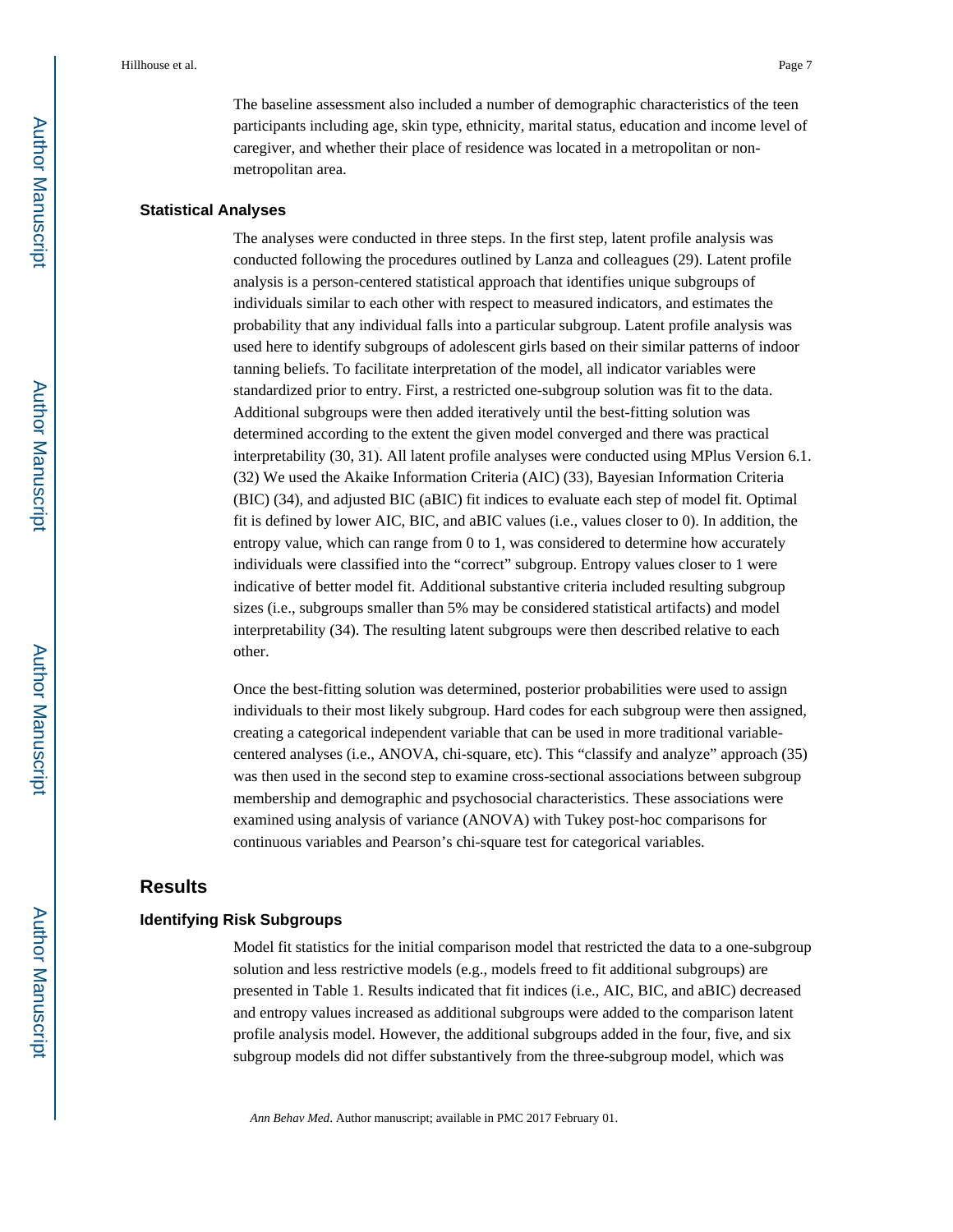more parsimonious. Moreover, each of the more complex models included at least one very small subgroup, comprising less than 5% of the total sample. Based on these practical considerations, we chose the three-subgroup solution as the optimal fit to the data.

The standardized means for the five tanning belief indicator items within each of the three subgroups are presented in Figure 1. The first subgroup (18.6% of the sample) was characterized by very low values for how attractive individuals feel they would be with a tan, beliefs about their friends' and peers' views on indoor tanning, and how relaxing they believed a tanning session would be. This subgroup also demonstrated strong beliefs about the dangers to health and appearance posed by indoor tanning. This subgroup was labeled "Anti-Tanning." The second subgroup comprised 47.2% of the sample and was distinguished by relatively high scores for how attractive individuals feel they would be with a tan and beliefs about their friends' and peers' views on indoor tanning. However, this subgroup reported below average beliefs about how relaxing they believed a tanning session would be. Similar to the Anti-Tanning subgroup, this subgroup also demonstrated strong beliefs about the dangers to health and appearance posed by indoor tanning. This subgroup was thus labeled "Aware Social Tanners." The third subgroup was characterized by relatively high levels for the perceived attractiveness of tanned skin, for the perceived popularity of indoor tanning in their peers, and for the perception that their peers approved of indoor tanning, much like the Aware Social Tanners subgroup. However, this third subgroup also reported strong beliefs that indoor tanning would be relaxing and low levels of beliefs about the potential damaging effects of indoor tanning to health and appearance. This subgroup included 34.2% of the sample and was labeled "Risky Relaxation Tanners."

#### **Baseline Associations of Subgroup Membership**

We next examined associations between subgroup membership and demographic variables, friends' and mothers' use of indoor tanning and mothers' permissiveness toward indoor tanning as well as mothers' general monitoring of teen behavior. As seen in Table 2, subgroup membership was significantly associated with the teen's age (*overall F* = 6.88, *df*  $= 2, p = 0.001$ ). Post-hoc Tukey comparisons revealed that participants assigned to the Aware Social Tanner subgroup (*MAGE* = 15.32 years) were significantly older than those in either the Anti-Tanning (*MAGE* = 14.13 years) or Risky Relaxation Tanner (*MAGE* = 14.68 years) subgroups. Teens who reported that their mothers tan were more likely to be classified in the Risky Relaxation Tanner subgroup (17%), relative to the Anti-Tanning (4%) or Aware Social Tanner (5%) subgroups  $(\chi^2 = 14.92, df = 2, p < 0.001)$  (See Table 3). There were no significant differences among the three subgroups with regard to skin type.

ANOVA tests (see Table 2) also revealed significant mean differences among the subgroups for friends' descriptive norms ( $F = 11.67$ ,  $df = 2$ ,  $p < 0.001$ ). Post-hoc Tukey tests indicated that teens assigned to the Risky Relaxation Tanner subgroup reported significantly higher friends' descriptive norms compared with teens who were assigned to either the Anti-Tanning or Aware Social Tanner subgroups. The three subgroups also reported significant differences in teens' self-reported maternal indoor tanning permissiveness ( $F = 34.33$ ,  $df =$ 2, *p* < 0.001). Post-hoc Tukey tests indicated significant differences among all 3 subgroups, with highest levels of maternal permissiveness among teens assigned to the Risky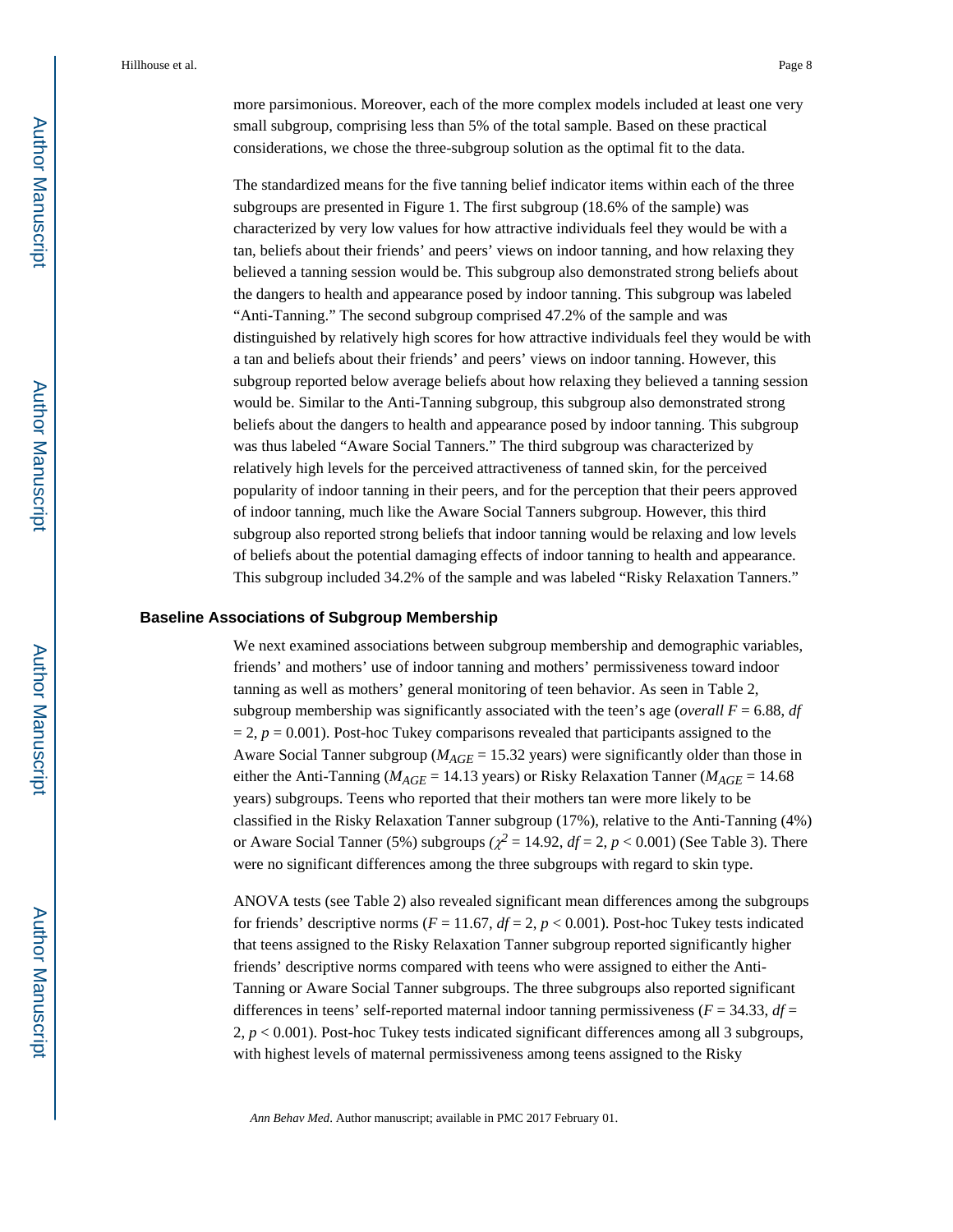ANOVA tests also revealed significant differences among the three subgroups for indoor tanning intentions ( $F = 51.07$ ,  $df = 2$ ,  $p < 0.001$ ). Post-hoc Tukey comparisons indicated that teens assigned to the Risky Relaxation Tanner subgroup reported significantly greater indoor tanning intentions, compared to teens in the Anti-Tanning and Aware Social Tanner subgroups.

#### **Using Subgroup Membership to Predict Initiation of Indoor Tanning**

The last set of analyses compared rates of indoor tanning initiation at the follow-up assessment across the three identified subgroups. All participants in this study were considered "non-tanners" at the baseline assessment. At follow-up, 28 of the teens (8%) reported initiating indoor tanning. Cross-tabulation of subgroup membership and indoor tanning initiation status are reported in Table 4. These results indicated that none of the teens assigned to the Anti-Tanning subgroup reported initiation of tanning at the follow-up; whereas 8% and 11% of teens belonging to the Aware Social Tanner and Risky Relaxation Tanner subgroups, respectively, reported initiation of tanning at follow-up. The overall chisquare difference test indicated that subgroup membership at baseline was significantly associated with indoor tanning at follow-up  $(\chi^2 = 7.83, df = 2, p < 0.05)$ . Because none of the teens in the Anti-Tanning subgroup reported initiation of indoor tanning at follow-up, additional parametric tests (e.g., logistic regression) were not possible.

## **Discussion**

This study used person-centered latent profile analysis to identify subgroups of teens who had not initiated indoor tanning using their initial levels of beliefs about indoor tanning use. The teens were followed for one year to explore whether subgroup membership was predictive of indoor tanning initiation. Three subgroups were identified. One high risk subgroup, labeled Risky Relaxation Tanners, demonstrated positive beliefs about indoor tanning and low beliefs on indoor tanning health and appearance damage risks, and comprised over one-third of the teens. A second more moderate risk subgroup, encompassing almost half the sample, indicated moderately positive indoor tanning belief levels and high beliefs on indoor tanning health and appearance damage risks. They were labeled Aware Social Tanners. The last subgroup was low risk and demonstrated low positive beliefs toward indoor tanning and high beliefs about indoor tanning risks. This subgroup, comprising 18% of the sample, was labeled Anti-Tanners.

The subgroups differed by age, friends' and mother's indoor tanning use and in maternal indoor tanning permissiveness. Older teens were more likely to be in the Aware Social Tanners subgroup, with a moderate risk. This was somewhat unexpected. However, as teens age and are exposed to more information about indoor tanning, they probably become more aware of both the benefits (e.g., look more attractive, fit in better with peers) and the risks (e.g., dangers to health and appearance damage) of indoor tanning, which is exactly the pattern that defines the Aware Social Tanners subgroup. It was not surprising that teens with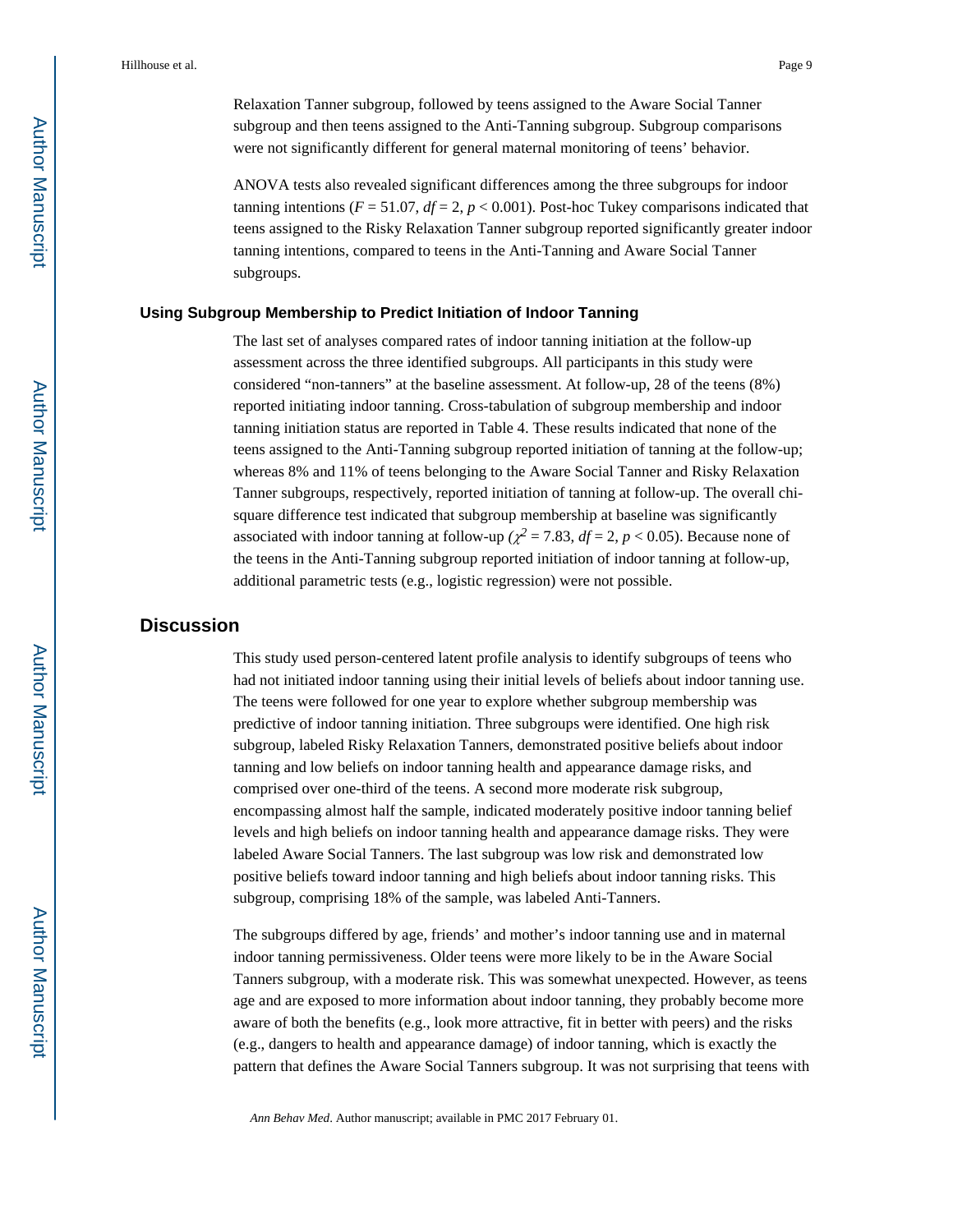more friends who indoor tan were more likely to be in the Risky Relaxation Tanner subgroup and that having a mother who uses indoor tanning, or who is permissive of indoor tanning use was more common in the Risky Relaxation Tanner subgroup. These results, together with the finding that the Risky Relaxation Tanner subgroup exhibited more intentions to indoor tan in the future, all provide some validation for the risk subgroups. While we identified three indoor tanning initiation risk subgroups, we originally hypothesized five; two relaxation tanning (aware and risky), two social tanning (aware and risky), and one anti-tanning (aware). Neither the aware relaxation tanning nor the risky social tanning subgroups emerged.

The subgroups identified in this study not only differed in terms of their indoor tanning beliefs, but they also demonstrated differences in their indoor tanning initiation rates over the year they were followed. Over 10% of the teens in the Risky Relaxation Tanner subgroup initiates indoor tanning in the year following assessment while close to 10% of the Aware Social Tanner teens initiated indoor tanning. It is interesting that there were no indoor tanning initiators in the Anti-Tanning subgroup. These results suggest that a useful primary prevention strategy would be to shift teens from the high and moderate risk subgroups (i.e., relaxation and social tanning) to the low risk Anti-Tanning subgroup before they initiate indoor tanning.

This research was not specifically designed to examine factors that may lead to membership in each subgroup, though the results provide clues. Teens in the Risky Relaxation Tanner subgroup are more likely to have friends who indoor tan, mothers who indoor tan and mothers who are more permissive toward indoor tanning use in their daughters. Thus, they appear to be immersed in a context that is quite supportive and possibly encouraging of indoor tanning use. Their social milieu is likely to inform them about the benefits of indoor tanning, and they witness firsthand the reinforcements for tanning behavior. They are also likely to hear many of the myths about indoor tanning (e.g., it is controlled UV exposure and therefore safer; it is healthy) and have indoor tanning dangers minimized by those around them.

Teens in the more moderate risk, Aware Social Tanner subgroup are older than those in the other risk subgroups. These older teens are probably aware of the potential benefits of tanning through seeing their peers reinforced for tanning or through their own outdoor tanning experiences. They are less drawn to the potentially physically pleasurable aspects of indoor tanning like relaxation and mood enhancement. However, they may be less immersed in tanning culture, being less likely to have friends or mothers who indoor tan. This may make them also more aware of the potential dangers of indoor tanning. While the awareness of the potential for indoor tanning to damage them appears to moderate their risk somewhat, they were still relatively likely to initiate indoor tanning, with almost 1 in 10 reporting indoor tanning initiation in the following year.

There are a number of potential implications for primary prevention efforts in these results. The highest risk teens, those in the Risky Relaxation Tanner subgroup, could benefit from some of the existing interventions that focus on increasing awareness and acceptance of the health and appearance dangers of tanning (21, 22, 36). These teens appear to live in a social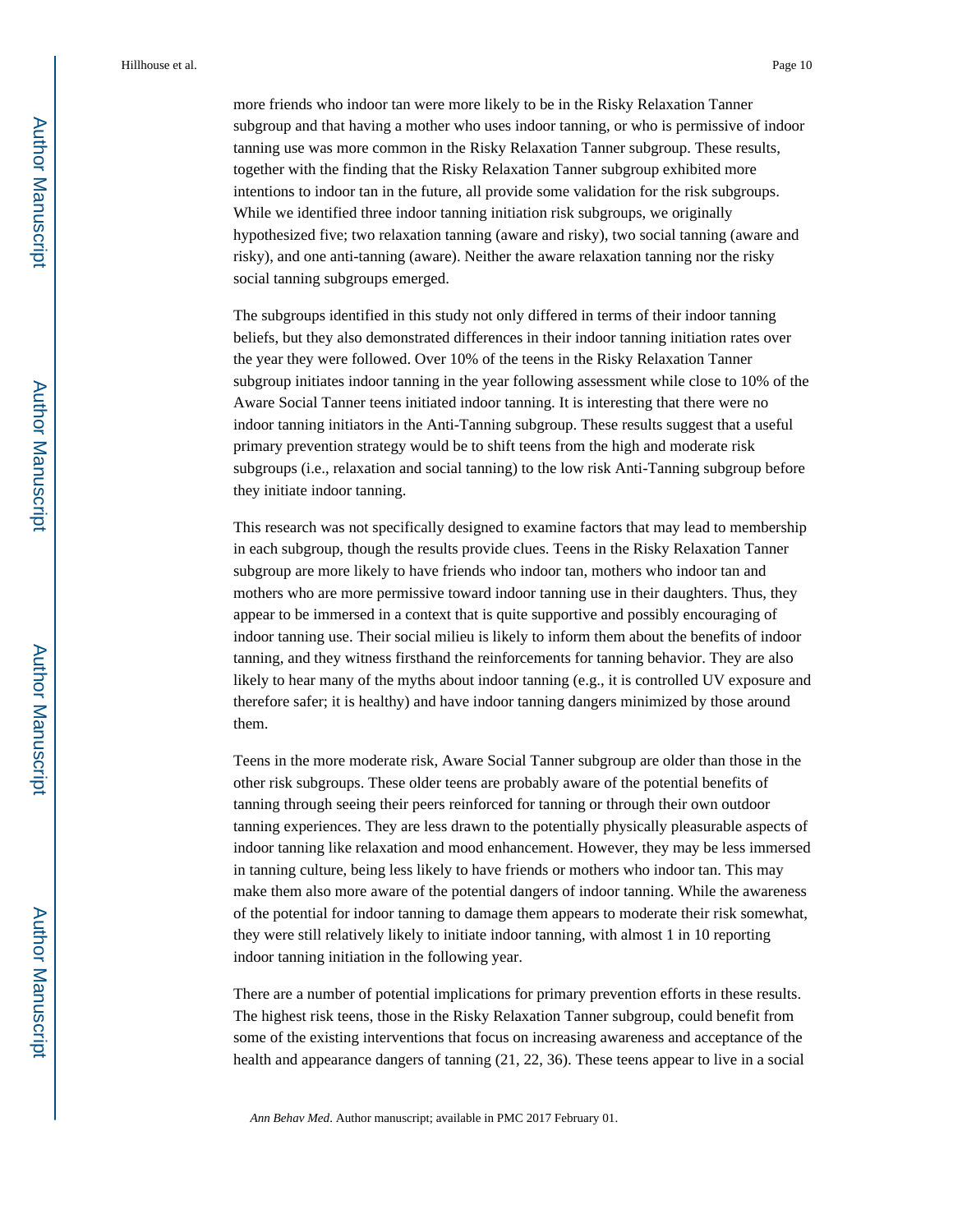context favorable to tanning which points to the potential utility of directing interventions at key teen social figures, many of whom may already have initiated indoor tanning use. Key social figures recruited as peer counselors to deliver a primary prevention intervention should also prove successful. Turrisi, et al. (37) successfully utilized peer counselors to deliver a motivational interviewing intervention to young adult indoor tanners. We know of no studies attempting a peer counseling approach with teens or with individuals at high risk for indoor tanning who have not yet initiated the behavior.

The result that having mothers who tan and permit tanning was a correlate of being in the Risky Relaxation Tanner subgroup offers another possible intervention route. There are opportunities for effective interventions that focus on teens' mothers. For example, an intervention that reduced mothers' indoor tanning could also lead to reduction in indoor tanning initiation in their daughters. As with the peer counseling, using mothers to deliver interventions to their teen daughters should also be quite successful. Some preliminary work in our laboratory demonstrates the promise of using mothers to deliver anti-tanning messages to their teen daughters who are at risk of indoor tanning. Findings from a pilot study indicate informing mothers on the health and appearance risks of indoor tanning and empowering mothers to convey these messages to their teen daughters by teaching effective communication and relationship building skills result in significantly decreased perceptions of maternal permissiveness among teens (28). The same approach should be tested with mothers of teens who are at risk for indoor tanning initiation.

The Aware Social Tanner subgroup of older teens may require a different approach than the younger higher-risk teens. Since they appear to be already aware of indoor tanning dangers, traditional risk based messages may not be as effective. The specific indoor tanning motivations for moderate-risk teens needs to be better characterized and targeted. It is also interesting that many decided to indoor tan despite beliefs about its dangers. Recent research indicates that a sense of invulnerability to the dangers of indoor tanning may be associated with indoor tanning intentions in adolescents, and that various cognitive rationalizations may account for some of this disparity between beliefs and behavior sometimes seen in adolescent tanning behavior (38, 39). It is possible that targeting these invulnerability beliefs and cognitive rationalizations could prove more effective with the Aware Social Tanner group.

The Risky Relaxation subgroup shares certain features with individuals who fit the label of tanning dependence or tanning abuse (40–43) in the literature. Tanning dependent individuals have symptoms that indicate a tanning addiction potentially related to UVexposed skin releasing endogenous opioids (44). For example, mice exposed to UV radiation show elevated circulating levels of endogenous opioids and demonstrate behavior corresponding to withdrawal and tolerance to UV light (45). Similarly, frequent indoor tanners have reported withdrawal symptoms when administered naltrexone, an opioid antagonist (46). Like the Risky Relaxation Tanners, dependent tanners tend to minimize the potential harms of tanning while being particularly motivated by the mood enhancing and relaxation aspects of the behavior. Testing this interesting conjecture would require following these teens' indoor tanning behavior longitudinally after initiation. Such a longitudinal study would also provide interesting and potentially important information on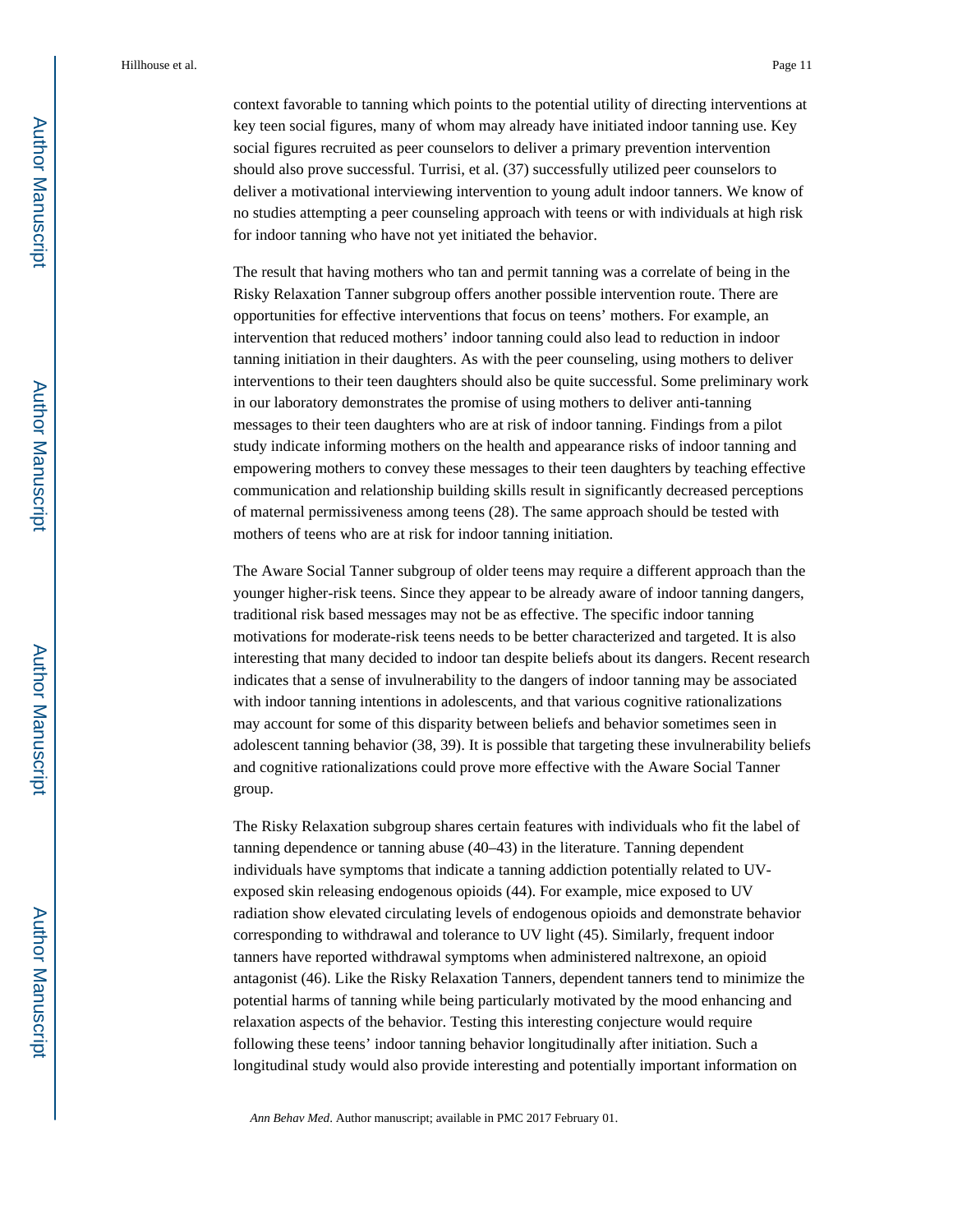the developmental history of indoor tanning and factors related to transitions from initiation to dependent tanning.

The typical outcome in most prevention studies involves examining differences between intervention and control participants' mean levels of the outcome behavior, a variablecentered approach. Changes in average behavioral frequency are obviously important. Another way to look at intervention impact is its ability to shift individuals from groups at high risk for a health risky behavior into groups with lower risks. For example, moving someone from the Aware Social Tanner group into the Anti-Tanner group. We would like to see future interventions take into consideration this person-centered approach by adding analyses that consider how well prevention interventions work at moving individuals from higher to lower risk subgroups.

This study used person-centered latent profile analysis to identify teens at varying risk for indoor tanning initiation in the near future. It is the first study to look at indoor tanning initiation in teens using a longitudinal design, the first to use latent profile analysis to categorize non-tanning teens into risk subgroups based on their patterns of indoor tanning beliefs and the first to explore if membership in risk subgroups predicted indoor tanning initiation. Person-centered approaches are good complements to variable-centered methods. Variable-centered approaches are very good at identifying universal aspects of behavior that need to be targeted across individuals. However, health risk behaviors often derive from a variety of motivations which do not equally impact behavior across subgroups within the population. For example, some tanners may be primarily motivated by social motives while others are driven by psychological and physiological orientations toward tanning. Personcentered approaches identify these subpopulations so that general intervention approaches may be tailored for maximum effect. Of interest is that these subgroups can be identified with only 21 items. Further work could lead to a screener with even fewer items that could identify risk subgroups in uninitiated teens and inform effective primary prevention campaigns.

Limitations include the use of self-report which may be subject to recall bias, and that the sample is limited to high school females. However, we believe that the recall of indoor tanning initiation should be minimally biased given the salience of the outcome. Future research should examine indoor tanning initiation in male teens.

It will be important to identify teens at risk for indoor tanning before they initiate indoor tanning for primary prevention purposes. Once identified, interventions can be developed that target the specific beliefs putting them at high risk. It is also clear that peer and parental, particularly maternal, influence may be important factors in being in the Risky Relaxation Tanner subgroup with the highest risk. Interventions that provide more realistic perceptions of indoor tanning use in their peers, target key peer social figures and that target mothers, particularly mothers who are current tanners and/or permissive toward tanning, will be important for effectively stopping indoor tanning use in this population before it starts. Lastly, this study demonstrates the potential for examining risk subgroup status, and movement amongst subgroups as another outcome variable in addition to behavioral initiation or frequency.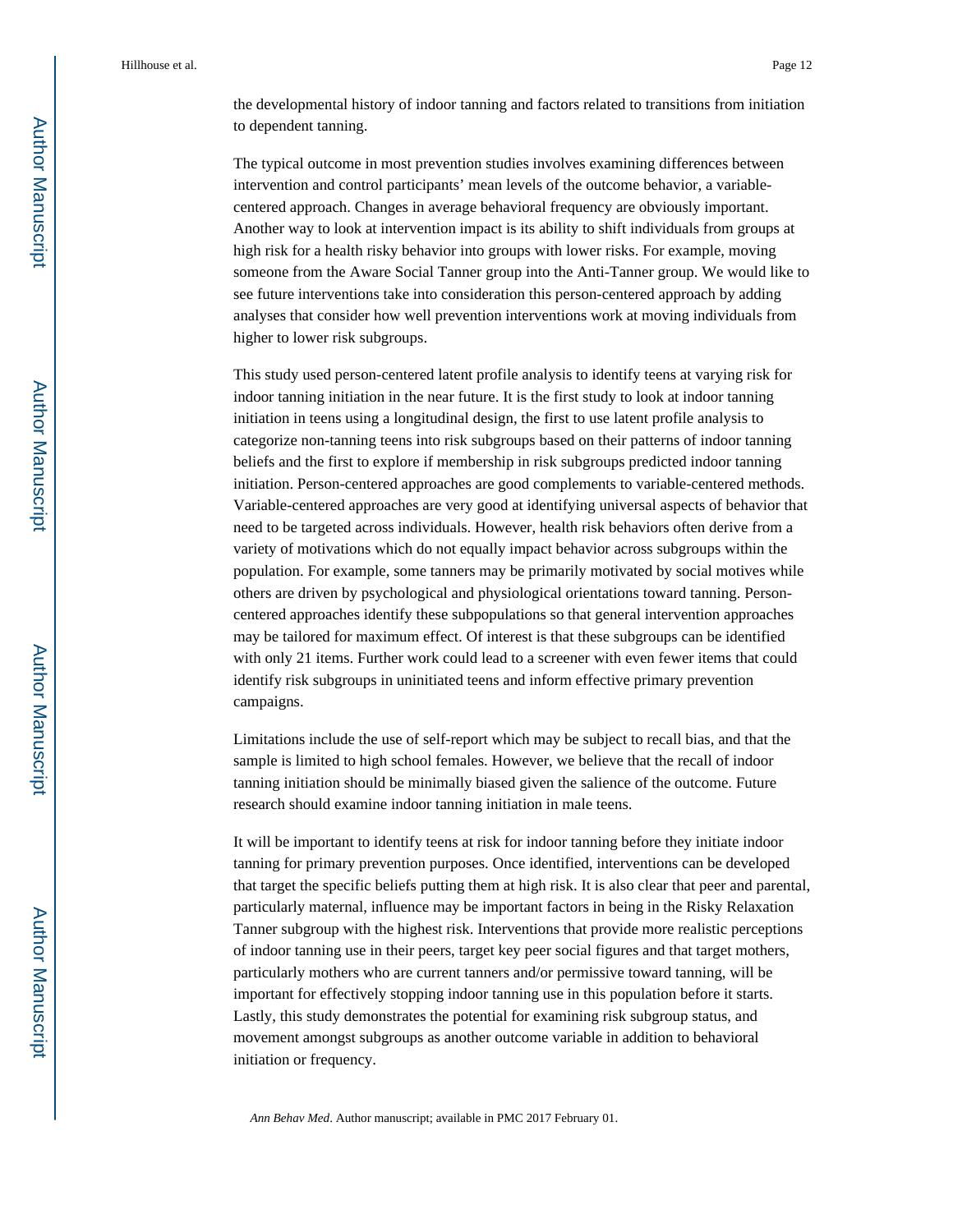## **Acknowledgments**

**Funding:** This study was funded by the National Cancer Institute of the National Institutes of Health (grant number: 1 R01 CA134891).

Research reported in this publication was supported by the National Cancer Institute of the National Institutes of Health under Award number 1 R01 CA134891 awarded to Dr. Hillhouse. The authors would like to thank the participants of this study for their willingness to help.

## **References**

- 1. US Department of Health and Human Services. The Surgeon General's Call to Action to Prevent Skin Cancer. Washington, DC: Office of the Surgeon General; 2014.
- 2. American Cancer Society. Cancer Facts & Figures 2014. Atlanta: American Cancer Society; 2014.
- 3. National Cancer Institute. What you need to know about melanoma and other skin cancers. Retrieved May 5, 2015, from<http://www.cancer.gov/cancertopics/wyntk/skin/page5>
- 4. Bataille V. Sunbed use increases risk of melanoma; risk increases with greater number of sessions and first use at younger age. Evid Based Nurs. 2013; 16:107–108. [PubMed: 23321278]
- 5. Boniol M, Autier P, Boyle P, Gandini S. Cutaneous melanoma attributable to sunbed use: systematic review and meta-analysis. BMJ. 2012; 345:e4757–e4757. [PubMed: 22833605]
- 6. Cust AE, Armstrong BK, Goumas C, et al. Sunbed use during adolescence and early adulthood is associated with increased risk of early-onset melanoma. Int J Cancer. 2011; 128:2425–2435. [PubMed: 20669232]
- 7. Wehner MR, Chren MM, Nameth D, et al. International prevalence of indoor tanning: A systematic review and meta-analysis. JAMA Dermatol. 2014; 150:390–400. [PubMed: 24477278]
- 8. International Agency for Research on Cancer Working Group. The association of use of sunbeds with cutaneous malignant melanoma and other skin cancers: A systematic review. Int J Cancer. 2006; 120:1116–1122.
- 9. Baker MK, Hillhouse JJ, Liu XF. The effect of initial indoor tanning with mother on current tanning patterns. Arch Dermatol. 2010; 146:1427–1428. [PubMed: 21173329]
- 10. Guy GP, Berkowitz Z, Tai E, et al. Indoor tanning among high school students in the United States, 2009 and 2011. JAMA Dermatol. 2014; 150:501–511. [PubMed: 24577222]
- 11. Abar BW, Turrisi R, Hillhouse J, et al. Preventing skin cancer in college females: Heterogeneous effects over time. Health Psychol. 2010; 29:574–582. [PubMed: 20939638]
- 12. Stapleton J, Turrisi R, Hillhouse J, Robinson JK, Abar B. A comparison of the efficacy of an appearance-focused skin cancer intervention within indoor tanner subgroups identified by latent profile analysis. J Behav Med. 2010; 33:181–190. [PubMed: 20058183]
- 13. Cleveland MJ, Hultgren B, Varvil-Weld L, et al. Moderation of a parent-based intervention on transitions in drinking: Examining the role of normative perceptions and attitudes among high- and low-risk first-year college students. Alcohol Clin Exp Res. 2013; 37:1587–1594. [PubMed: 23551037]
- 14. Cleveland MJ, Lanza ST, Ray AE, Turrisi R, Mallett KA. Transitions in first-year college student drinking behaviors: Does pre-college drinking moderate the effects of parent- and peer-based intervention components? Psychol Addict Behav. 2012; 26:440–450. [PubMed: 22061340]
- 15. Turrisi R, Mallett KA, Cleveland MJ, et al. Evaluation of timing and dosage of a parent-based intervention to minimize college students' alcohol consumption. J Stud Alcohol Drugs. 2013; 74:30–40. [PubMed: 23200148]
- 16. Varvil-Weld L, Scaglione N, Cleveland MJ, et al. Optimizing timing and dosage: does parent type moderate the effects of variations of a parent-based intervention to reduce college student drinking? Prev Sci. 2014; 15:94–102. [PubMed: 23404668]
- 17. Hillhouse, J.; Turrisi, R. Motivations for indoor tanning: Theoretical models. In: Heckman, CJ.; Manne, SL., editors. Shedding light on indoor tanning. New York: Springer; 2012. p. 69-86.
- 18. Hillhouse J, Turrisi R, Holwiski F, McVeigh S. An examination of psychological variables relevant to artificial tanning tendencies. J Health Psychol. 1999; 4:507–516. [PubMed: 22021643]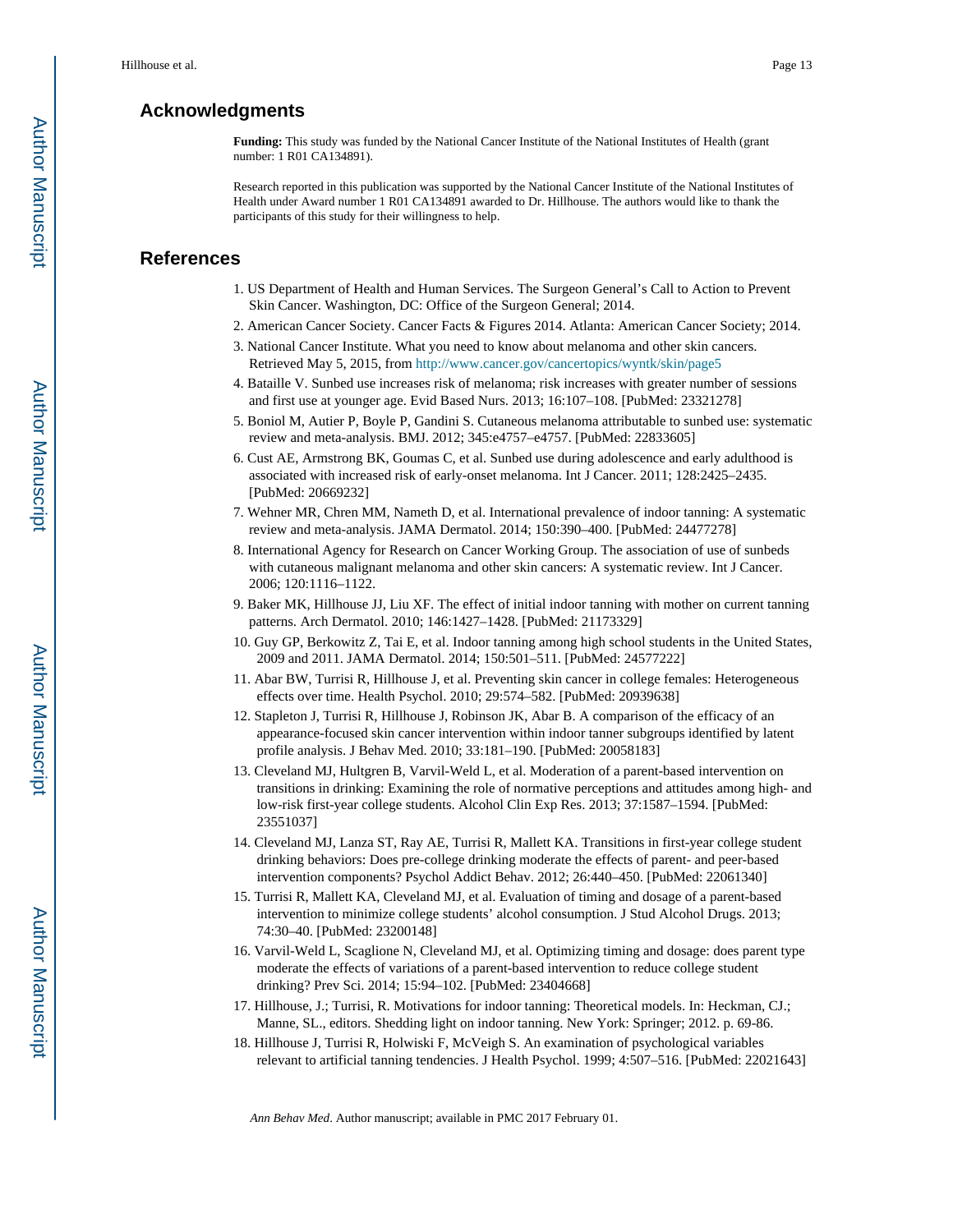- 19. Hillhouse J, Turrisi R, Kastner M. Modeling tanning salon behavioral tendencies using appearance motivation, self-monitoring and the theory of planned behavior. Health Educ Res. 2000; 15:405– 414. [PubMed: 11066458]
- 20. Scott C, Hillhouse J, Turrisi R. Evaluating a theoretical model of indoor tanning using structural equation modeling. Public Health Rep. 2014; 129:107–110. [PubMed: 24381369]
- 21. Hillhouse J, Turrisi R, Stapleton J, Robinson J. A randomized controlled trial of an appearancefocused intervention to prevent skin cancer. Cancer. 2008; 113:3257–3266. [PubMed: 18937268]
- 22. Hillhouse J, Turrisi R. Examination of the efficacy of an appearance-focused intervention to reduce UV exposure. J Behav Med. 2002; 25:395–409. [PubMed: 12136499]
- 23. Cafri G, Thompson JK, Jacobsen PB, Hillhouse J. Investigating the role of appearance-based factors in predicting sunbathing and tanning salon use. J Behav Med. 2009; 32:532–544. [PubMed: 19653089]
- 24. Noar SM, Myrick JG, Morales-Pico B, Thomas NE. Development and validation of the Comprehensive Indoor Tanning Expectations Scale. JAMA Dermatol. 2014
- 25. Schneider S, Diehl K, Bock C, et al. Sunbed use, user characteristics, and motivations for tanning: results from the German population-based SUN-Study 2012. JAMA Dermatol. 2013; 149:43–49. [PubMed: 23069870]
- 26. Stapleton J, Turrisi R, Hillhouse J. Peer crowd identification and indoor artificial UV tanning behavioral tendencies. J Health Psychol. 2008; 13:940–945. [PubMed: 18809645]
- 27. DiSogra, CA. Maximizing a Stratified ABS Sampling frame for nationwide mail recruitment of a probability-based online panel. 65th Annual Conference of the American Association for Public Opinion Research; Chicago, IL. 2010.
- 28. Baker, M. Electronic Theses and Dissertations. East Tennessee State University; 2013. Preventing skin cancer in adolescent girls through intervention with their mothers (Doctoral dissertation).
- 29. Lanza ST, Collins LM, Lemmon DR, Schafer JL. Proc LCA: A SAS procedure for latent class analysis. Struct Equ Modeling. 2007; 14:671–694. [PubMed: 19953201]
- 30. Lubke GH, Muthen B. Investigating population heterogeneity with factor mixture models. Psychol Methods. 2005; 10:21–39. [PubMed: 15810867]
- 31. Muthen B, Muthen L. Integrating person-centered and variable-centered analyses: Growth mixture modeling with latent trajectory classes. Alcohol Clin Exp Res. 2000; 24:882–891. [PubMed: 10888079]
- 32. Muthen, L.; Muthen, B. Mplus Users Guide (Sixth Edition). Los Angeles, CA: Muthen & Muthen; 2007.
- 33. Akaike H. A new look at the statistical model identification. IEEE T Automat Contr. 1974; 19:716–723.
- 34. Schwartz G. Estimating the dimension of a model. Ann Stat. 1978; 6:461–464.
- 35. Agrawal A, Lynskey MT, Madden PAF, Bucholz KK, Heath AC. A latent class analysis of illicit drug abuse/dependence: results from the National Epidemiological Survey on Alcohol and Related Conditions. Addiction. 2007; 102:94–104. [PubMed: 17207127]
- 36. Gibbons FX, Gerrard M, Lane DJ, Mahler HIM, Kulik JA. Using UV photography to reduce use of tanning booths: A test of cognitive mediation. Health Psychol. 2005; 24:358–363. [PubMed: 16045371]
- 37. Turrisi R, Mastroleo NR, Stapleton J, Mallett K. A comparison of two brief intervention approaches to reduce indoor tanning behavior in young women who indoor tan very frequently. Arch Dermatol. 2008; 144:1521–1524. [PubMed: 19015434]
- 38. Banerjee SC, Hay JL, Greene K. College students' cognitive rationalizations for tanning bed use: an exploratory study. Arch Dermatol. 2012; 148:761–762. [PubMed: 22710466]
- 39. Banerjee SC, Hay JL, Greene K. Cognitive rationalizations for tanning-bed use: a preliminary exploration. Am J Health Behav. 2013; 37:577–586. [PubMed: 23985280]
- 40. Cartmel B, Ferrucci LM, Spain P, et al. Indoor tanning and tanning dependence in young people after a diagnosis of basal cell carcinoma. JAMA Dermatol. 2013; 149:1110–1111. [PubMed: 23824273]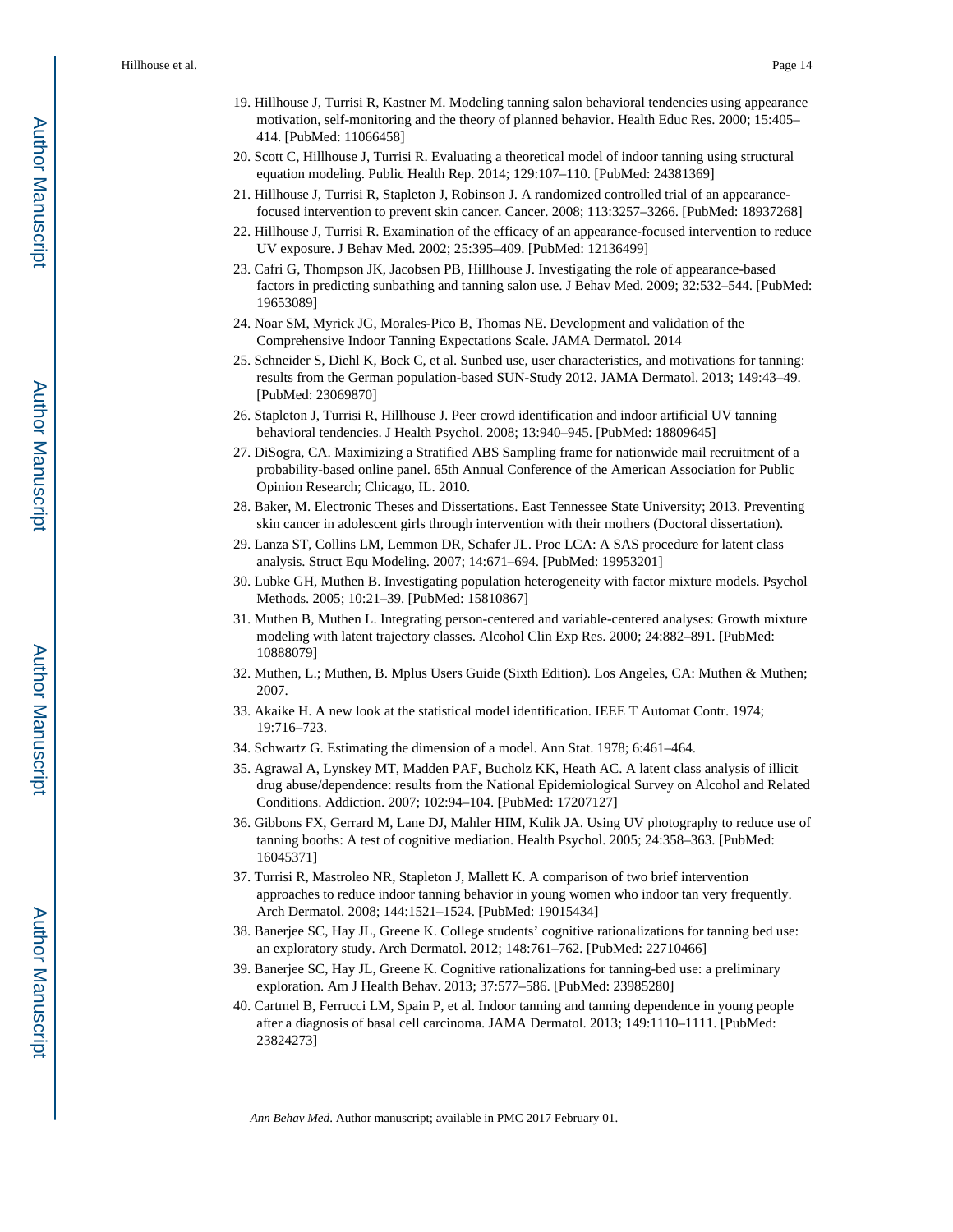- 41. Harrington CR, Beswick TC, Leitenberger J, et al. Addictive-like behaviours to ultraviolet light among frequent indoor tanners. Clin Exp Dermatol. 2011; 36:33–38. [PubMed: 20545951]
- 42. Heckman CJ, Darlow S, Kloss JD, et al. Measurement of tanning dependence. J Eur Acad Dermatol Venereol. 2014; 28:1179–1185. [PubMed: 23980870]
- 43. Hillhouse J, Baker M, Turrisi R, et al. Evaluating a measure of tanning abuse and dependence. Arch Dermatol. 2012; 148:815–819. [PubMed: 22801615]
- 44. Cui R, Widlund H, Feige E, et al. Central role of p53 in the suntan response and pathologic hyperpigmentation. Cell. 2007; 128:853–864. [PubMed: 17350573]
- 45. Fell GL, Robinson KC, Mao J, Woolf CJ, Fisher DE. Skin beta-endorphin mediates addiction to UV light. Cell. 2014; 157:1527–1534. [PubMed: 24949966]
- 46. Kaur M, Liguori A, Lang W, et al. Induction of withdrawal-like symptoms in a small randomized, controlled trial of opioid blockade in frequent tanners. J AM Acad Dermatol. 2006; 54:709–711. [PubMed: 16546596]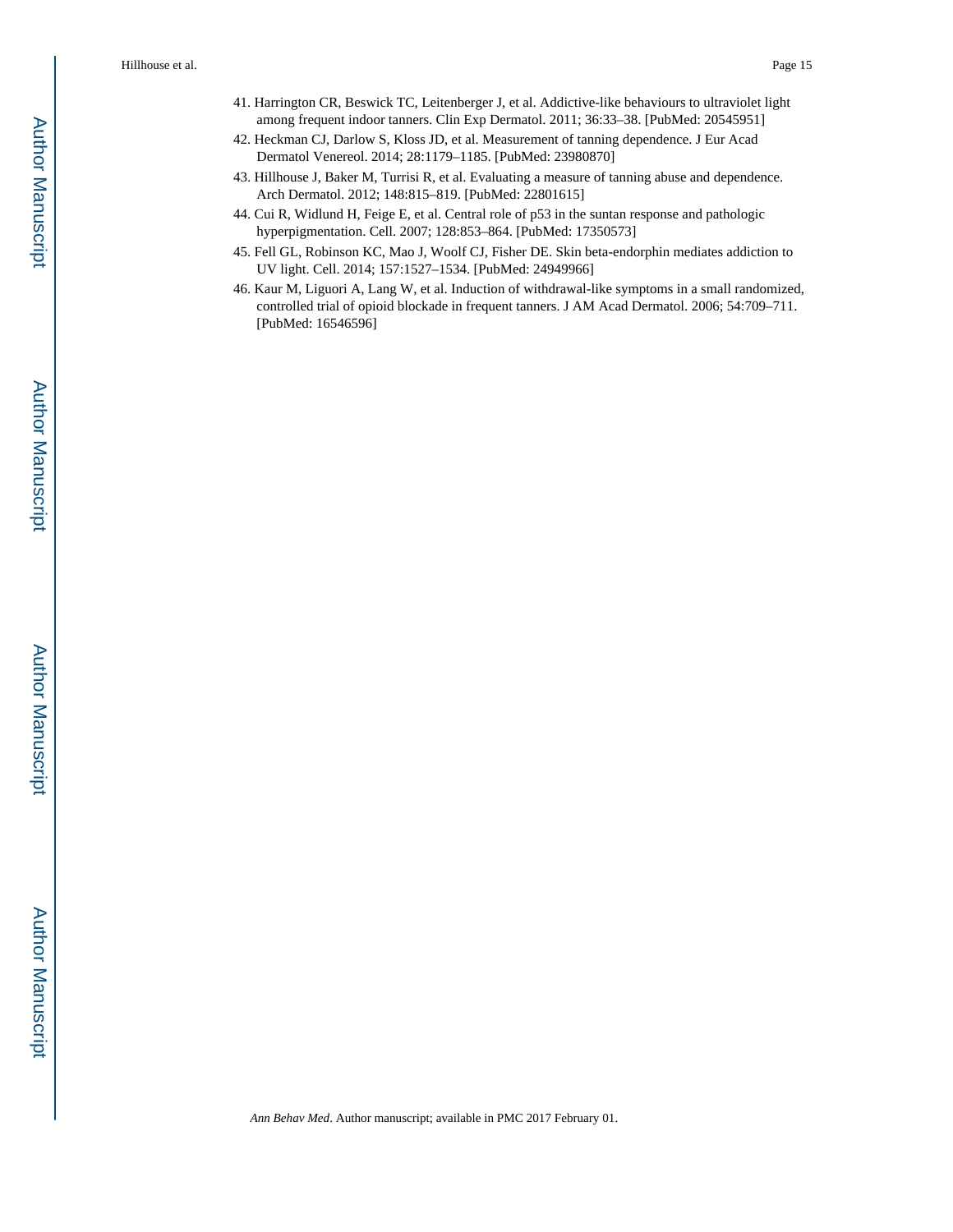

#### **Figure 1.**

Standardized means of the five tanning beliefs measures within each latent subgroup.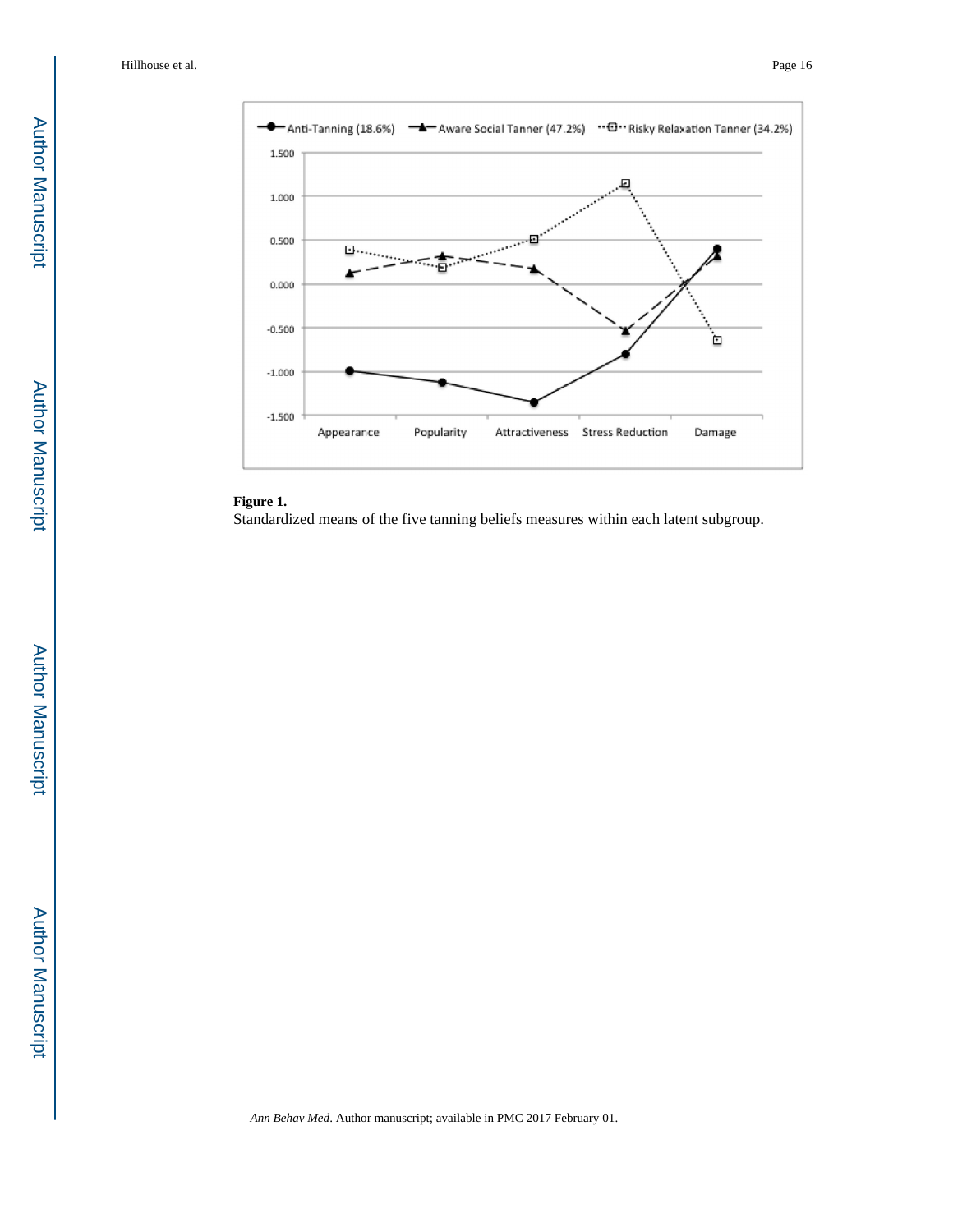Author Manuscript

**Author Manuscript** 

| Number of Subgroups Loglikelihood AIC |            |         |                         | BIC a_BIC Entropy |      |
|---------------------------------------|------------|---------|-------------------------|-------------------|------|
|                                       | $-2405.95$ |         | 4843.90 4906.08 4855.32 |                   | 0.83 |
|                                       | $-2326.19$ | 4696.38 | 4781.87 4712.08         |                   | 0.80 |
|                                       | $-2264.78$ |         | 4585.56 4694.37 4605.54 |                   | 0.84 |
|                                       | $-2227.77$ |         | 4523.55 4655.68 4547.81 |                   | 0.86 |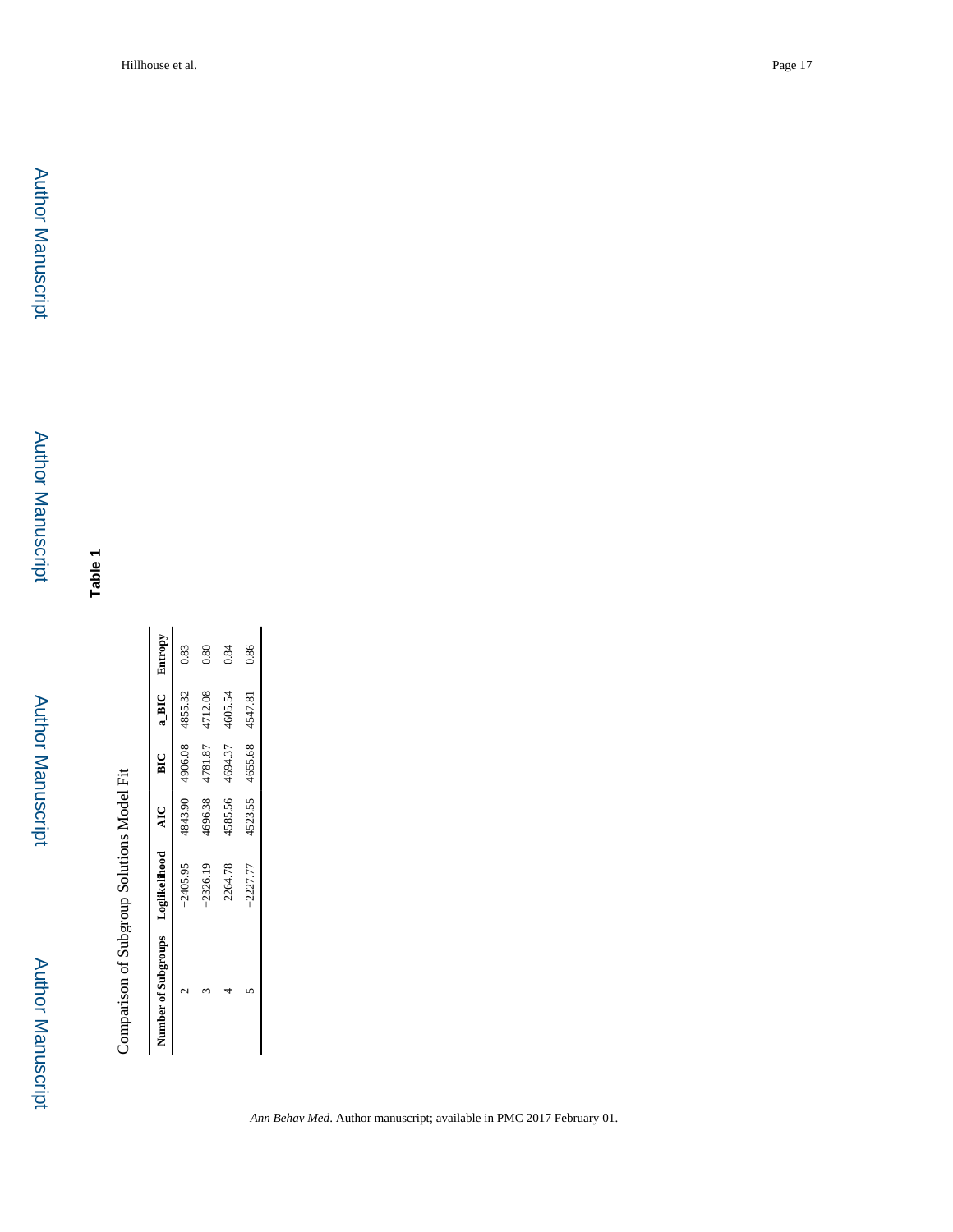## **Table 2**

## Indoor Tanning Predictor Variables Scored by Subgroup Membership

|                            | Anti-Tanning $(N=66)$ | Aware Social Tanner $(N=171)$ | Risky Relaxation Tanner $(N=123)$ |                   |
|----------------------------|-----------------------|-------------------------------|-----------------------------------|-------------------|
| Variable                   | M(SD)                 | M(SD)                         | M(SD)                             | $F_{2,357}$       |
| Age                        | 14.13(1.63)           | 15.32 (1.76)                  | 14.68 (1.87)                      | 6.88 <sup>a</sup> |
| Friend's descriptive norms | 2.29(12.61)           | 6.44(12.94)                   | 13.28 (20.75)                     | $11.67^b$         |
| Maternal permissiveness    | 7.41(3.37)            | 9.08(3.94)                    | 12.36(5.11)                       | $34.33^{b}$       |
| Intentions                 | 3.06(0.42)            | 3.46(1.24)                    | 5.95 (3.66)                       | $51.07^{b}$       |

Note.

 $a_{p=0.01}$ 

*b p*<0.001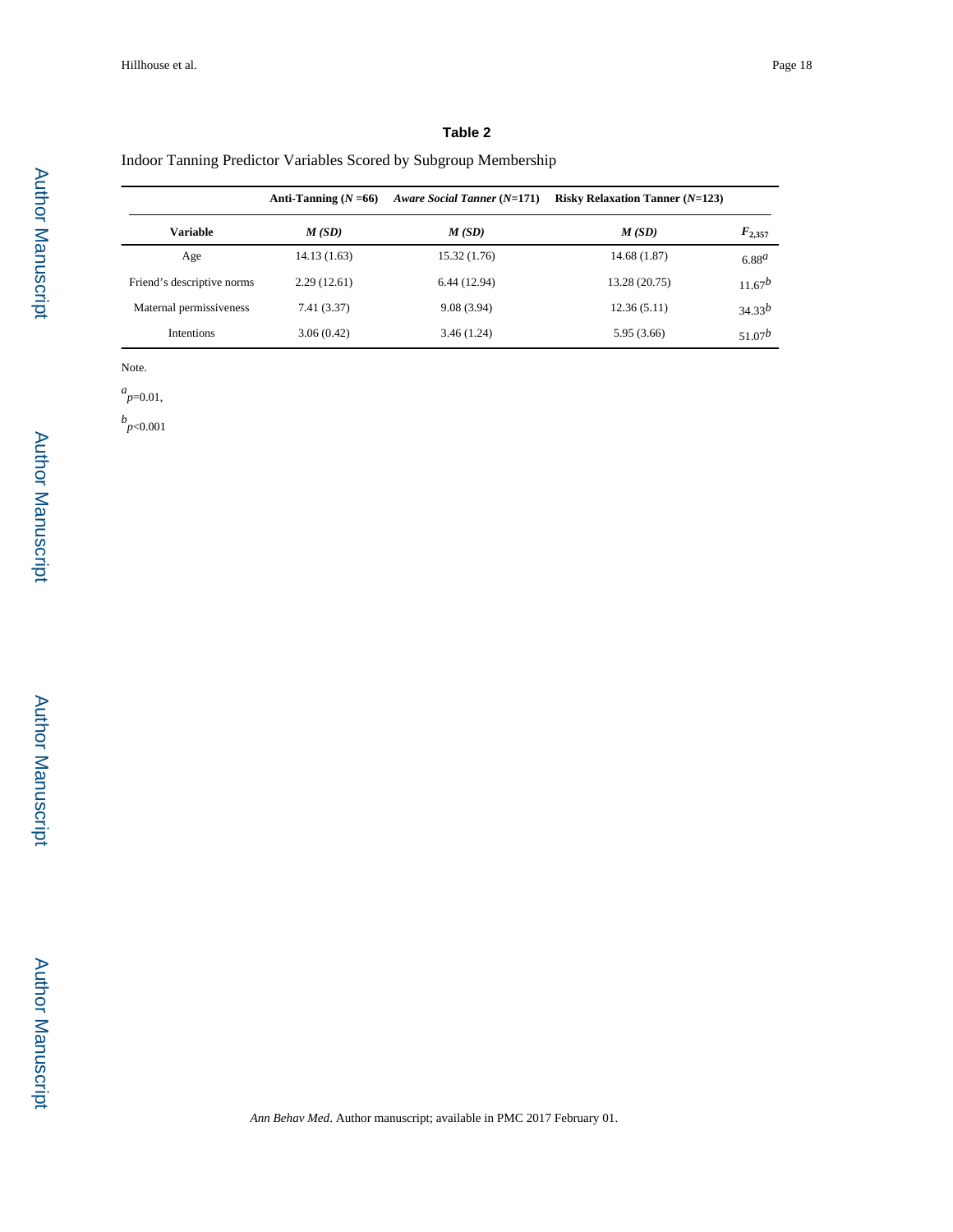## **Table 3**

## Mother's Use of Indoor Tanning by Subgroup Membership

|                                | <b>Mother Never Indoor Tans</b> | <b>Mother Indoor Tans</b> |         |
|--------------------------------|---------------------------------|---------------------------|---------|
| Subgroup                       | N(%                             | N(%                       | Total N |
| Anti-Tanning                   | 63 (95.45%)                     | 3(4.55%)                  | 66      |
| Aware Social Tanner            | 156 (91.23%)                    | 15 (8.77%)                | 171     |
| <b>Risky Relaxation Tanner</b> | 102 (82.93%)                    | 21 (17.07%)               | 123     |
| Total                          | 321 (89.17%)                    | 39 (10.83%)               | 360     |

Note.  $\chi^2 = 8.41$ ,  $df = 2$ ,  $p < 0.001$